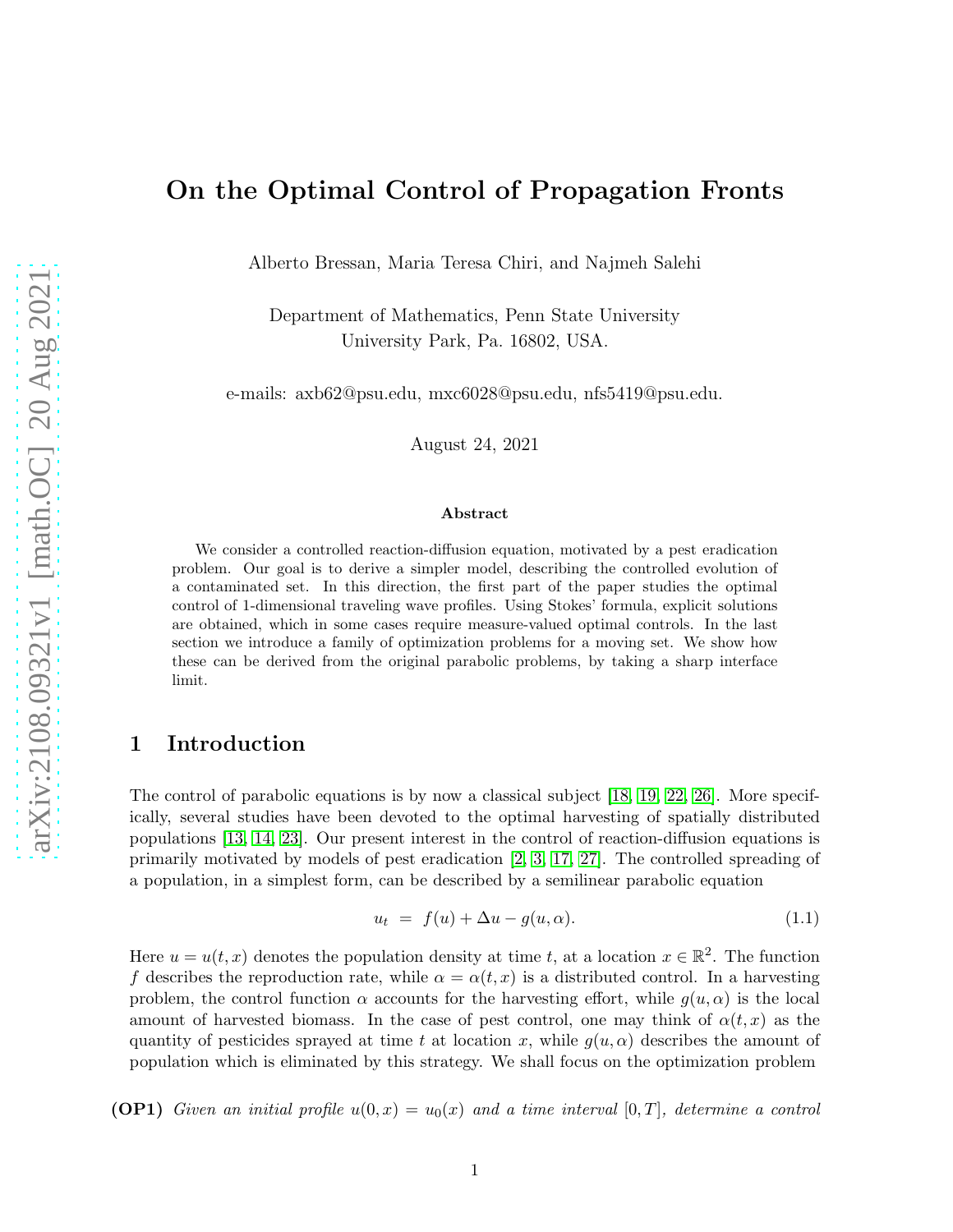$\alpha = \alpha(t, x) \geq 0$  so that, calling  $u(t, x)$  the corresponding solution to [\(7.2\)](#page-20-0), the total cost

<span id="page-1-0"></span>
$$
\mathcal{J} \doteq \int_0^T \phi \left( \int \alpha(t, x) \, dx \right) \, dt + \kappa_1 \int_0^T \int u(t, x) \, dx \, dt + \kappa_2 \int u(T, x) \, dx \tag{1.2}
$$

is minimized.

Here we think of  $\int \alpha(t, x) dx$  as the global control effort at time t.

Several results are known on the existence of an optimal control, together with necessary conditions. However, one rarely finds explicit formulas, and optimal solutions can only be numerically computed. Aim the present paper is to derive a simplified model, for which optimal strategies can be more easily found. By taking a sharp interface limit, our goal is to approximate the problem (**OP1**) with an optimal control problem for a moving set  $\Omega(t) \subset \mathbb{R}^2$ . Assuming that  $f(1) = 0, f'(1) < 0$ , so that  $u = 1$  is a stable equilibrium, we take

<span id="page-1-3"></span>
$$
\Omega(t) = \{x \in \mathbb{R}^2 \, ; \, u(t, x) \approx 1\}.
$$
\n
$$
(1.3)
$$

In connection with the cost functional [\(1.2\)](#page-1-0), in Section [7](#page-20-1) we will introduce a corresponding functional for the moving set  $\Omega(t)$ , and study its relation with (OP1).

Throughout the following, on the source function  $f$  in  $(1.1)$  we shall assume either one of the following conditions (see Fig. [1\)](#page-2-0):

(A1)  $f \in C^2$ , and moreover

<span id="page-1-4"></span>
$$
f(0) = f(1) = 0, \qquad f''(u) < 0 \qquad \text{for all } u \in [0, 1]. \tag{1.4}
$$

(A2)  $f \in C^2$ , and moreover

<span id="page-1-5"></span>
$$
f(0) = f(1) = 0, \qquad f'(0) < 0, \qquad f'(1) < 0. \tag{1.5}
$$

In addition, f vanishes at only one intermediate point  $u^* \in ]0,1[$ , where  $f'(u^*) > 0$ .

In addition, on the function  $\phi$  we shall assume

(A3)  $\phi \in C^2$ , and moreover

$$
\phi(0) = 0, \qquad \phi'(0) \ge 0, \qquad \phi''(s) > 0 \quad \text{for all } s > 0. \tag{1.6}
$$

Finally, we shall consider two simple choices of the function  $g$  in  $(1.1)$ . Either

<span id="page-1-1"></span>
$$
g(u,\alpha) = \alpha,\tag{1.7}
$$

or else

<span id="page-1-2"></span>
$$
g(u,\alpha) = \alpha u. \tag{1.8}
$$

In [\(1.7\)](#page-1-1) the decrease of the pest population is proportional to the control effort. On the other hand,  $(1.8)$  follows the more realistic harvesting model studied in [\[8,](#page-28-6) [13,](#page-28-2) [14\]](#page-28-3), where the local catch is proportional to the product of the harvesting effort times the population density.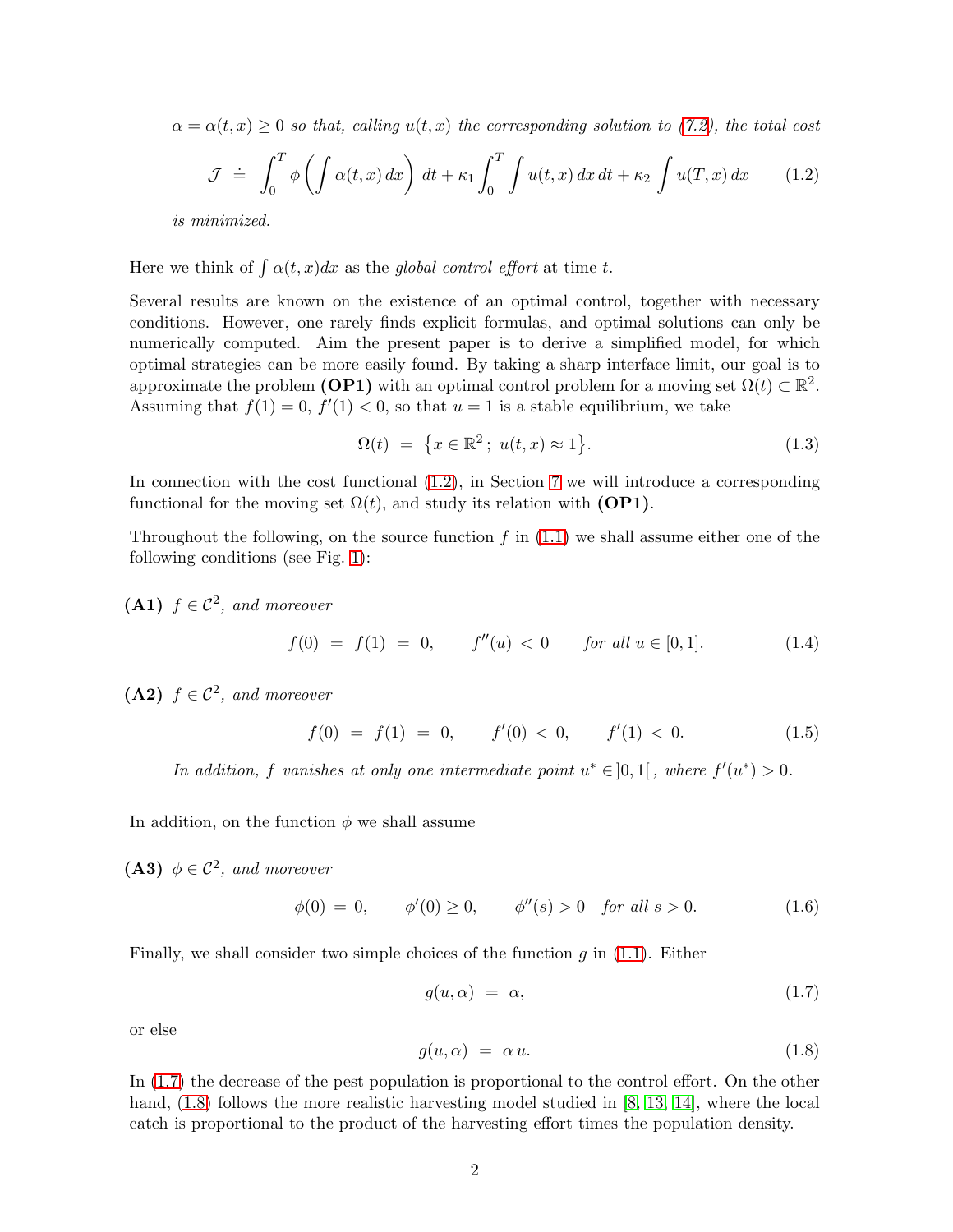

<span id="page-2-0"></span>Figure 1: Two possible shapes of the function f, satisfying the assumptions  $(A1)$  (monostable case), and (A2) (bistable case), respectively.

**Remark 1.1** As in [\[8,](#page-28-6) [13,](#page-28-2) [14\]](#page-28-3), the cost  $(1.2)$  has only linear growth w.r.t. the local control effort  $\alpha = \alpha(t, x)$ . Because of this, the optimal control may well be a measure, not necessarily absolutely continuous w.r.t. Lebesgue measure [\[24,](#page-29-4) [25\]](#page-29-5).

In order to derive a cost functional for the motion of the set  $\Omega(t)$  in [\(1.3\)](#page-1-3), the key step lies in the analysis of traveling profiles for [\(1.1\)](#page-0-0). Indeed, the minimum cost associated to a traveling profile with speed c will determine the local cost for moving the boundary  $\partial\Omega(t)$  with speed c in the normal direction.

The remainder of the paper is organized as follows. Section [2](#page-3-0) contains a brief review of the classical theory of traveling profiles for 1-dimensional reaction diffusion equations [\[20\]](#page-28-7). In Section [3](#page-4-0) we consider traveling profiles having a prescribed speed  $c$  and requiring a minimal control effort, i.e., minimizing the norm  $\|\alpha\|_{\mathbf{L}^1}$  of the control function in [\(1.1\)](#page-0-0). We show that the above cost, associated with the traveling profile  $u(t, x) = U(x - ct)$ , is computed by a line integral along the path  $x \mapsto (U(x), U'(x)) \subset \mathbb{R}^2$ . Implementing a technique introduced in [\[21\]](#page-29-6) (see also [\[5\]](#page-28-8)), one can thus use Stokes' formula to estimate the difference in cost between any two controlled traveling profiles. In some cases, this allows us to explicitly determine the unique optimal profile. In the remaining cases, in Section [4](#page-11-0) we prove the existence of a (possibly not unique) optimal profile. Again, the optimal control  $\alpha(\cdot)$  here can be a measure.

In Section [5](#page-14-0) we study how the minimum cost  $E(c) \doteq \min_{\alpha} ||\alpha||_{\mathbf{L}^1}$  varies, depending on the wave speed c. As  $c \to +\infty$ , this cost always has linear growth. Indeed, an explicit formula  $(5.2)$  for the asymptotic behavior of the function E can be given. In the monostable case [\(1.4\)](#page-1-4), we also show that this cost is a convex function. A partial extension of these results, to traveling profiles in a 2-dimensional space, is given in Section [6.](#page-18-0)

Section [7](#page-20-1) is the core of the paper. Based on the cost function  $E(c)$  for optimal traveling profiles, we introduce an optimization problem (OP2) for moving sets  $t \mapsto \Omega(t)$ . Our main result shows that this new cost [\(7.7\)](#page-21-0) can be attained as a limit of the costs corresponding to a sequence of solutions of suitably rescaled parabolic problems.

We remark that, in order to fully justify  $(DP2)$  as a sharp interface limit of  $(DP1)$ , one should perform a detailed study of a corresponding Γ-limit. In the present paper, the problem of characterizing the Γ-limit of the functionals in [\(7.8\)](#page-21-1) is left largely open. Under the assumptions (A1), two (small) steps in this direction are worked out here. Proposition [5.3](#page-17-0) proves the convexity of the function  $E(c)$ . Moreover, Proposition [6.1](#page-18-1) shows that the optimal traveling profiles found in the 1-dimensional case are still optimal in two (or more) space dimensions. Namely, more general traveling profiles of the form  $u(x_1, x_2) = U(x_1 - ct, x_2)$  do not achieve a lower cost, compared with profiles of the form  $u(x_1, x_2) = U(x_1 - ct)$  which depend on the single variable  $x_1$ . For the definition and basic properties of Γ-limits we refer to [\[4\]](#page-28-9).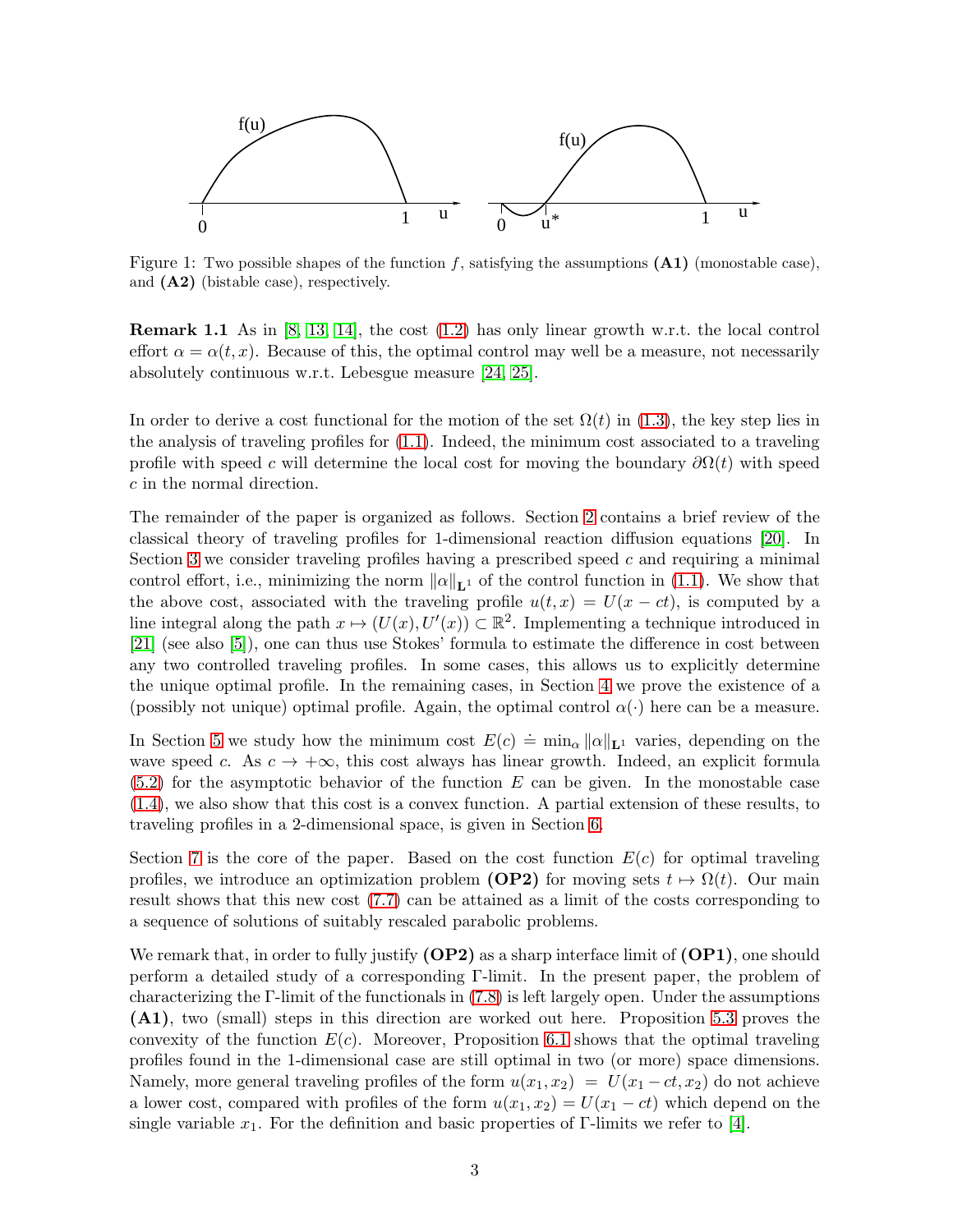Optimal control problems for moving sets, as in  $(\text{OP2})$ , are studied in [\[7\]](#page-28-10), deriving necessary conditions for optimality and providing some explicit formulas for the solutions. Several other types of optimization problems for moving sets have been considered in [\[6,](#page-28-11) [9,](#page-28-12) [11,](#page-28-13) [15,](#page-28-14) [16\]](#page-28-15), motivated by different applications.

### <span id="page-3-0"></span>2 Traveling wave solutions

As a preliminary, we review some basic facts on traveling waves for reaction-diffusion equations of the form

<span id="page-3-1"></span>
$$
u_t = f(u) + u_{xx}.
$$
 (2.1)

By definition, a traveling profile for  $(2.1)$  with speed c is a solution of the form

<span id="page-3-6"></span>
$$
u(t,x) = U(x - ct).
$$
 (2.2)

This can be found by solving

<span id="page-3-2"></span>
$$
U'' + cU' + f(U) = 0.
$$
\n(2.3)

Assuming that  $f(0) = f(1) = 0$ , we seek a solution  $U : \mathbb{R} \to [0, 1]$  of [\(2.3\)](#page-3-2) with asymptotic conditions

<span id="page-3-4"></span>
$$
U(-\infty) = 0, \qquad U(+\infty) = 1. \tag{2.4}
$$

Setting  $P = U'$ , we thus need to find a heteroclinic orbit of the system

<span id="page-3-3"></span>
$$
\begin{cases}\nU' &= P, \\
P' &= -cP - f(U).\n\end{cases}
$$
\n(2.5)

<span id="page-3-5"></span>connecting the equilibrium points  $(0, 0)$  with  $(0, 1)$ . A phase plane analysis of the system  $(2.5)$ yields

**Theorem 2.1** Consider the problem  $(2.3)-(2.4)$  $(2.3)-(2.4)$ .

- (i) If f satisfies (A1), then, for some number  $c^* < 0$ , there exists a traveling profile U for every speed  $c \leq c^*$ .
- (ii) If f satisfies (A2), then there exists a unique  $c^* \in \mathbb{R}$  and a unique (up to a translation) traveling profile U with speed  $c = c^*$ .

For a detailed proof, see Theorem 4.15 in [\[20\]](#page-28-7). In all cases, it can be shown that the traveling profile  $U$  is monotone increasing. A phase portrait of the system  $(2.5)$  in the bistable case [\(1.5\)](#page-1-5) is sketched in Fig. [2.](#page-4-1)

The Jacobian matrix at a point  $(U, P)$  is

<span id="page-3-7"></span>
$$
J(U, P) = \begin{pmatrix} 0 & 1 \\ -f'(U) & -c \end{pmatrix}.
$$
 (2.6)

We observe that the assumption  $(1.4)$  implies that  $(0,0)$  and  $(1,0)$  are both saddle points in  $(U, P)$  plane. The Jacobian matrix has real eigenvalues of opposite signs. Indeed, solving

$$
\lambda^2 + c\lambda + f'(U) = 0
$$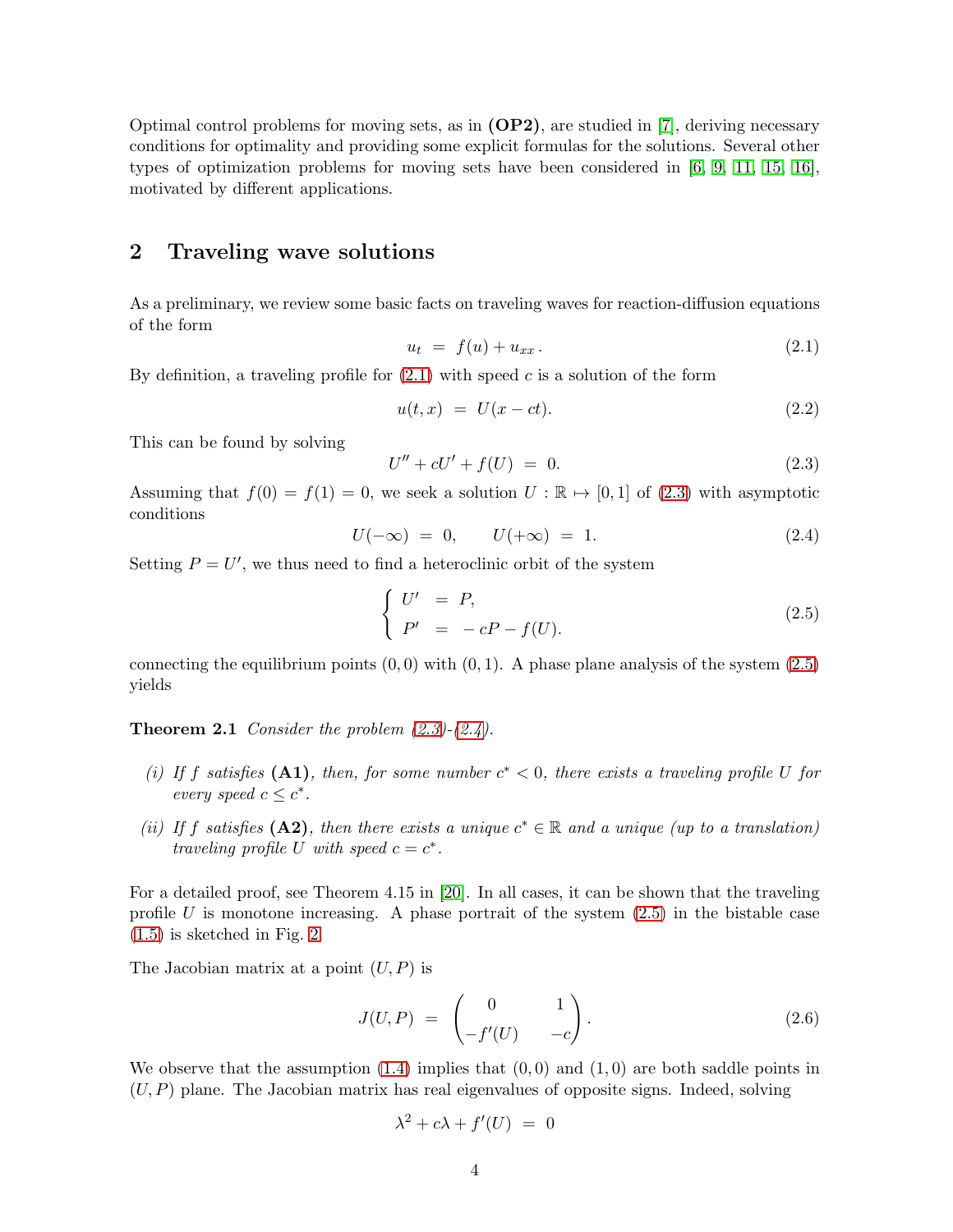one obtains

<span id="page-4-3"></span>
$$
\lambda = \frac{-c \pm \sqrt{c^2 - 4f'(U)}}{2}.
$$
\n(2.7)

We observe that, from [\(2.5\)](#page-3-3), it follows

$$
\frac{dP}{dU} = -c - \frac{f(U)}{P}, \qquad P(0) = P(1) = 0.
$$
\n(2.8)

Multiplying by  $P$  and integrating over the interval  $[0, 1]$  one obtains

$$
\int_0^1 P \frac{dP}{dU} dU + \int_0^1 cP(U) dU = -\int_0^1 f(U) dU.
$$
 (2.9)

Therefore, the wave speed satisfies

$$
c \int_0^1 P(U) dU = - \int_0^1 f(U) dU.
$$
 (2.10)

Since  $U' = P > 0$ , this implies

$$
\text{sign } c = -\text{sign} \int_0^1 f(U) \, dU. \tag{2.11}
$$



<span id="page-4-1"></span>Figure 2: A traveling profile for  $(2.1)$  corresponds to a heteroclinic orbit for the system  $(2.5)$ , connecting the points  $(0, 0)$  and  $(1, 0)$ . Under the assumptions  $(A2)$ , such an orbit exists for one specific value  $c = c^*$ .

# <span id="page-4-0"></span>3 Optimal control of the wave speed

In the setting of Theorem [2.1,](#page-3-5) consider a speed  $c > c^*$ , so that the equation [\(2.1\)](#page-3-1) does not admit any traveling profile with speed c. Given the function q at  $(1.7)$  or  $(1.8)$ , we then consider the controlled equation

<span id="page-4-2"></span>
$$
u_t = f(u) + u_{xx} - g(u, \alpha).
$$
 (3.1)

Two questions now arise.

• Does there exists a control  $\alpha = \alpha(x - ct) \geq 0$  such that [\(3.1\)](#page-4-2) admits a traveling wave solution with the prescribed speed  $c$ ?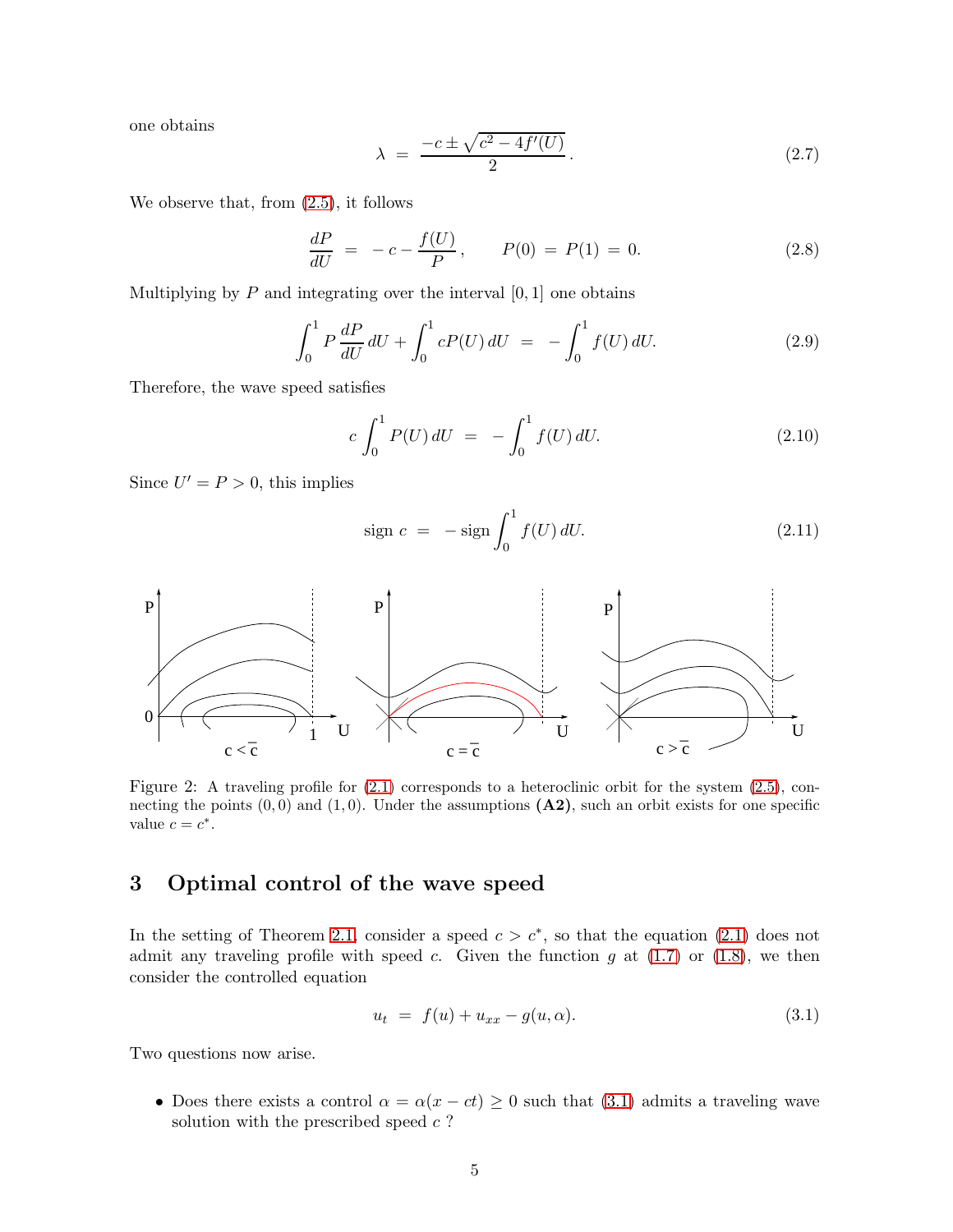• In the positive case, can this be achieved by an optimal control  $\alpha(\cdot)$ , minimizing the cost  $\|\alpha\|_{\mathbf{L}^1}$  ?

Since the above cost has linear growth, to ensure the existence of an optimal solution we must reformulate the problem in a measure-valued setting. Traveling profiles [\(2.2\)](#page-3-6) thus correspond to solutions of

<span id="page-5-0"></span>
$$
U'' + cU' + f(U) = \mu,\t\t(3.2)
$$

with asymptotic conditions

<span id="page-5-1"></span>
$$
U(-\infty) = 0, \quad U(+\infty) = 1. \tag{3.3}
$$

**Definition 3.1** By  $\mathcal{M}_c$  we denote the set of all positive, bounded Radon measures on the real line, such that the problem  $(3.2)-(3.3)$  $(3.2)-(3.3)$  has a monotonically increasing solution.

More specifically, two optimization problems will be considered.

(P1) Assuming that f satisfies either (A1) or (A2), given a speed  $c > c^*$ , find a measure  $\mu \in \mathcal{M}_c$  which minimizes

<span id="page-5-3"></span>
$$
J_0(\mu) \doteq \mu(\mathbb{R}).\tag{3.4}
$$

**(P2)** In the bi-stable case where f satisfies  $(A2)$ , given a speed  $c > c^*$ , find a measure  $\mu \in M_c$ which minimizes

<span id="page-5-4"></span>
$$
J_1(\mu) \doteq \int_{\mathbb{R}} \frac{1}{u} \, d\mu. \tag{3.5}
$$

### 3.1 The optimal solution for problem (P1).

Setting  $P = U'$ , a solution to  $(3.2)-(3.3)$  $(3.2)-(3.3)$  corresponds to a solution of

<span id="page-5-2"></span>
$$
\begin{cases}\nU' &= P, \\
P' &= -cP - f(U) + \mu,\n\end{cases}
$$
\n(3.6)

starting at  $(0,0)$  and reaching  $(1,0)$ . Since f is bounded and the measure  $\mu$  has finite total mass, any such solution will have bounded total variation.

We observe that, at a point  $\bar{x}$  where  $\mu$  concentrates a positive mass, the derivative P has an upward jump:

$$
U'(\bar{x}+) - U'(\bar{x}-) = \mu(\{\bar{x}\}) > 0.
$$

Following [\[10,](#page-28-16) [25\]](#page-29-5), to the graph

$$
\big\{(U,P)=(U(x),U'(x))\,;\ \ x\in\mathbb{R}\big\}
$$

we add a (finite or countable) set of vertical segments, at places where  $P = U'$  has an upward jump. By a suitable parameterization, this yields a Lipschitz curve

$$
s \mapsto \gamma(s) = (U(s), P(s)), \qquad s \in [0, \bar{s}], \tag{3.7}
$$

containing the graph of the solution of [\(3.6\)](#page-5-2).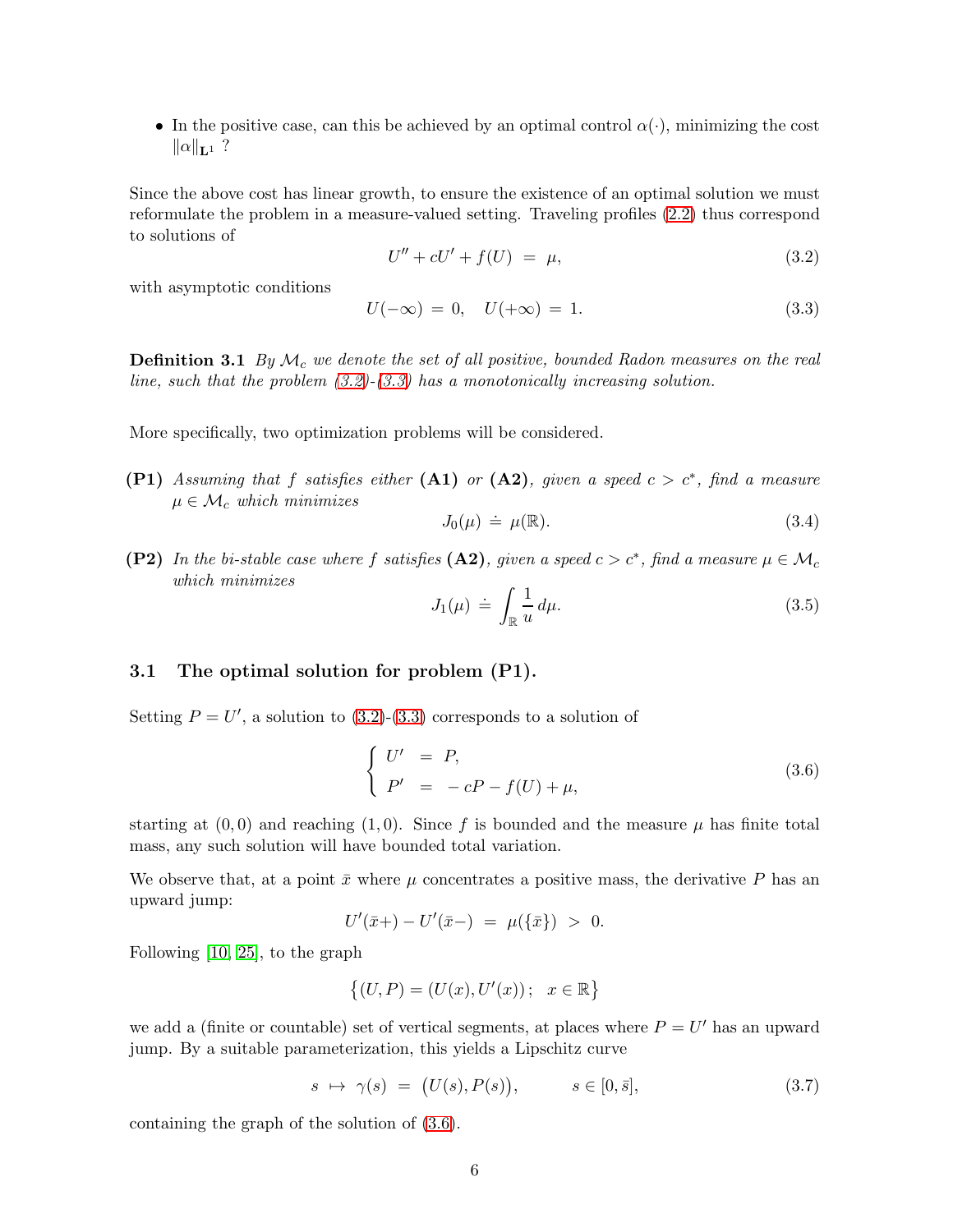The cost  $J_0$  in [\(3.4\)](#page-5-3) can now be expressed as

<span id="page-6-0"></span>
$$
J_0(\gamma) = \int_0^{\overline{s}} \left[ \left( \frac{f(U)}{P} + c \right) U'(s) + P'(s) \right] ds = \int_{\gamma} \left[ \left( \frac{f(U)}{P} + c \right) dU + dP \right]. \tag{3.8}
$$

This is to be minimized over a family  $A_c$  of admissible curves, defined as follows.

**Definition 3.2** Given a wave speed c, we call  $A_c$  the set of all 1-Lipschitz curves of the form  $s \mapsto \gamma(s) = (U(s), P(s) \in \mathbb{R}^2$  such that, for some interval  $[0, \bar{s}],$  one has

<span id="page-6-3"></span>
$$
\gamma(0) = (0,0), \qquad \gamma(\bar{s}) = (1,0), \qquad P(s) \ge 0 \qquad \text{for all } s \in [0,\bar{s}],
$$
\n(3.9)

<span id="page-6-4"></span>
$$
\left|\gamma(s_1) - \gamma(s_2)\right| \leq |s_1 - s_2| \quad \text{for all } s_1, s_2 \in [0, \bar{s}], \tag{3.10}
$$

<span id="page-6-5"></span>
$$
U'(s) \ge 0, \qquad P'(s) \ge (-f(U(s)) - c)U'(s) \qquad \text{for a.e. } s \in [0, \bar{s}]. \tag{3.11}
$$

Following an idea introduced in [\[21\]](#page-29-6), we use Stokes' theorem to compute the difference in cost between any two paths  $\gamma_1, \gamma_2 \in \mathcal{A}_c$ . Defining the vector field

$$
\mathbf{v} ~=~ \left(\frac{f(U)}{P}+c{\,},\;1\right),
$$

by [\(3.8\)](#page-6-0) we obtain

<span id="page-6-2"></span>
$$
J_0(\gamma_1) - J_0(\gamma_2) = \left( \int_{\gamma_1} - \int_{\gamma_2} \right) \mathbf{v} = \left( \iint_{\Omega^+} - \iint_{\Omega^-} \right) \omega.
$$
 (3.12)

Here

$$
\omega = \text{curl } \mathbf{v} = \frac{f(U)}{P^2}, \qquad (3.13)
$$

while  $\Omega = \Omega^+ \cup \Omega^-$  is the region enclosed between the two curves. As shown in Fig. [3,](#page-6-1) we call  $\Omega^+$  the portion of this region whose boundary is traversed counterclockwise, and  $\Omega^-$  the portion whose boundary is traversed clockwise, when traveling first along  $\gamma_1$ , then along  $\gamma_2$ .



<span id="page-6-1"></span>Figure 3: Estimating the difference in cost [\(3.12\)](#page-6-2) between two paths  $\gamma_1$  and  $\gamma_2$ .

The formula [\(3.12\)](#page-6-2) allows to immediately determine the optimal traveling wave profile, for the cost functional  $J_0$ .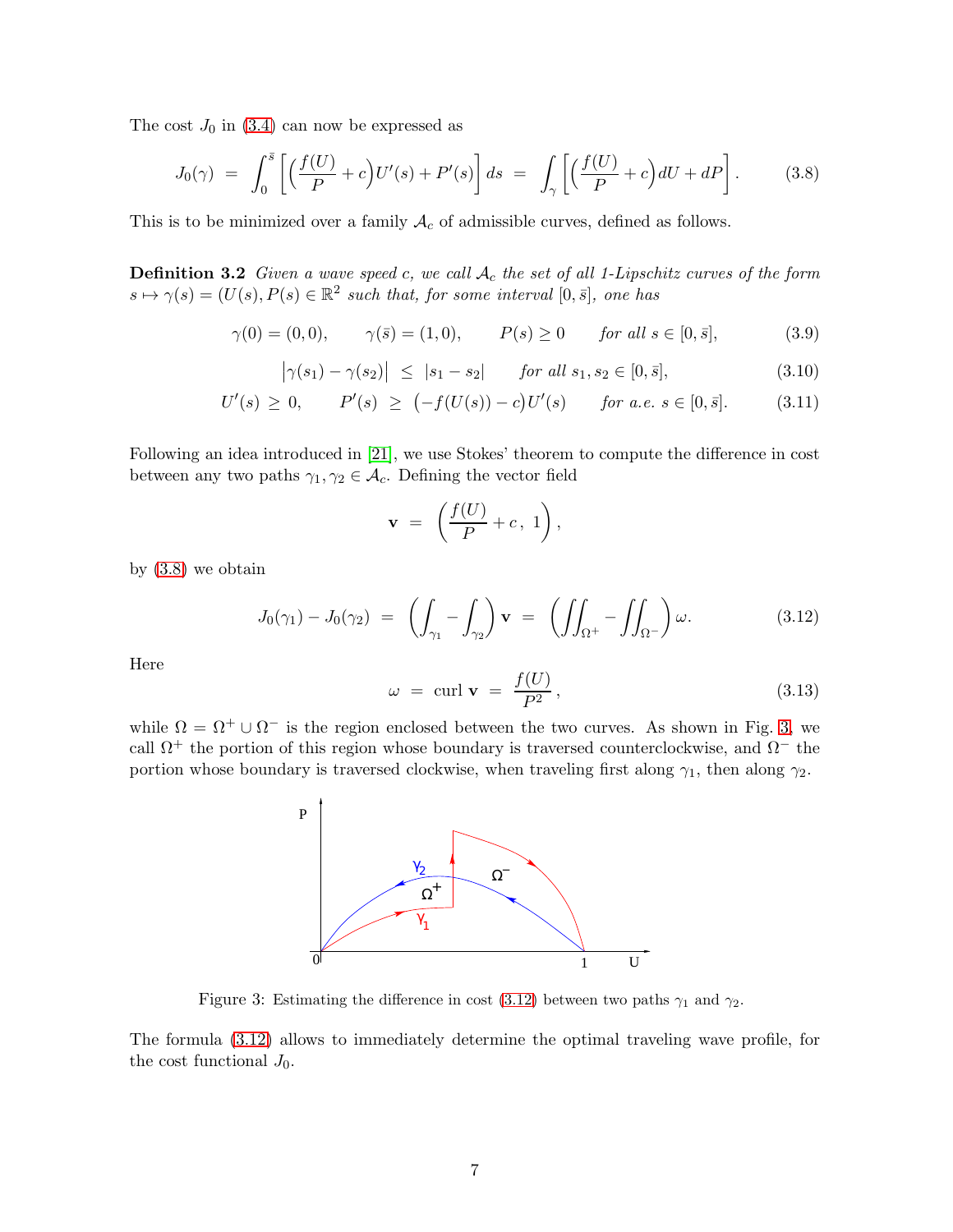(i) In the monostable case, where f satisfies [\(1.4\)](#page-1-4), we have  $\omega \geq 0$  throughout the domain. As shown in Fig. [4,](#page-7-0) left, consider the solution of  $(2.5)$  through the saddle point  $(1, 0)$ . Since we are assuming  $c > c^*$ , this solution will cross the P-axis at some point  $b > 0$ . We then take  $\gamma_1 \in \mathcal{A}_c$  to be the path consisting of a vertical segment from  $(0,0)$  to  $(0,b)$ , together with the trajectory of [\(2.5\)](#page-3-3) from  $(0, b)$  to  $(1, 0)$ . We claim that  $\gamma_1$  is optimal.

Indeed, let  $\gamma_2 \in \mathcal{A}_c$  be any other admissible path. Our definition of  $\gamma_1$  implies that, by moving first along  $\gamma_1$  then along  $\gamma_2$ , the boundary of the region enclosed by the two curves is traversed clockwise. Hence [\(3.12\)](#page-6-2) implies

$$
J_0(\gamma_1) - J_0(\gamma_2) = - \iint_{\Omega^-} \omega = - \iint_{\Omega^-} \frac{f(U)}{P^2} dP dU \leq 0. \qquad (3.14)
$$

Hence  $\gamma_1$  is optimal.

(ii) In the bistable case, where f satisfies [\(1.5\)](#page-1-5), the function  $\omega$  is negative for  $u < u^*$  and positive for  $u > u^*$ . As shown in Fig. [4,](#page-7-0) right, let  $(u^*, a)$  be the point reached by the trajectory of [\(2.5\)](#page-3-3) through (0,0), when it crosses the vertical line  $\{U = u^*\}$ . Similarly, let  $(u^*,b)$  be the point reached by the trajectory of  $(2.5)$  through  $(1,0)$ , when it crosses the vertical line  $\{U = u^*\}$ . Since we are assuming  $c > c^*$ , it follows that  $a < b$ .

Define  $\gamma_1 \in \mathcal{A}_c$  to be the path obtained by concatenating these two trajectories, together with a vertical segment joining  $(u^*, a)$  with  $(u^*, b)$ . We claim that  $\gamma_1$  is optimal.

Indeed, let  $\gamma_2$  be any other admissible path, connecting  $(0,0)$  with  $(1,0)$ . Our definition of  $\gamma_1$  implies that, by moving first along  $\gamma_1$  then along  $\gamma_2$ , the boundary of the region enclosed by the two curves is traversed counterclockwise for  $u < u^*$  and clockwise for  $u > u^*$ . Hence  $(3.12)$  implies

<span id="page-7-2"></span>
$$
J_0(\gamma_1) - J_0(\gamma_2) = \left( \iint_{\Omega^+} - \iint_{\Omega^-} \right) \omega = \left( \iint_{\Omega^+} - \iint_{\Omega^-} \right) \frac{f(U)}{P^2} dP dU \le 0, \ (3.15)
$$

because the ratio  $f(U)/P$  is negative on  $\Omega^+$  and positive on  $\Omega^-$ . Hence  $\gamma_1$  is optimal.



<span id="page-7-0"></span>Figure 4: Left: if f is always positive, then the curve  $\gamma_1$  yields a lower cost, compared with any other admissible curve  $\gamma_2$ . Right: if f is negative for  $u < u^*$  and positive for  $u > u^*$ , then the curve  $\gamma_1$  is the optimal one.

<span id="page-7-1"></span>We summarize the above analysis, stating the results in the original coordinates  $u = u(t, x)$ . Consider the problem of minimizing the total mass  $\mu(\mathbb{R})$  among all positive measures for which the equations  $(3.2)-(3.3)$  $(3.2)-(3.3)$  have a solution.

**Theorem 3.1** For every  $c > c^*$ , the problem  $(\textbf{P1})$  has a unique solution (up to translations).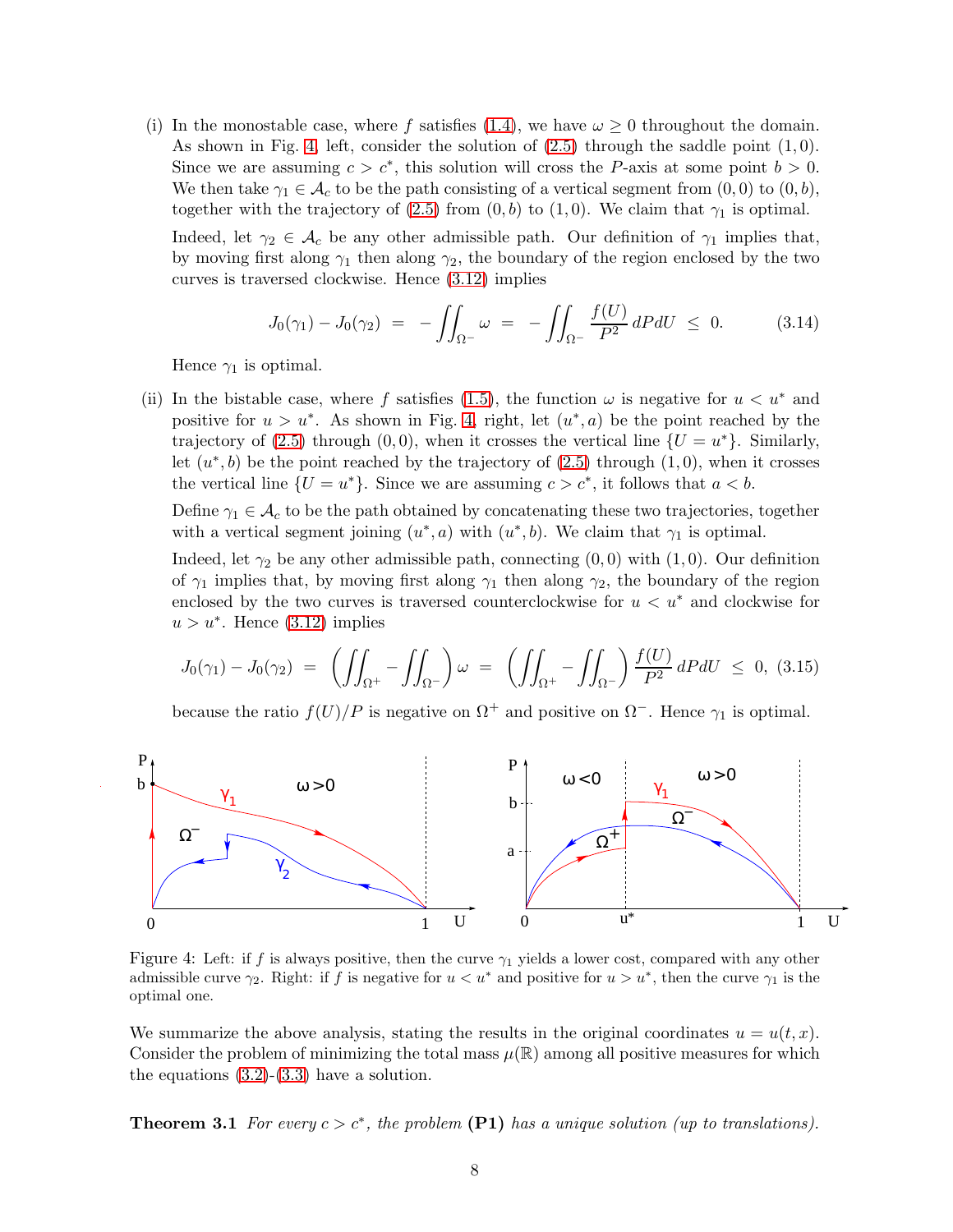(i) In the monostable case, where f satisfies  $(1.4)$ , the optimal traveling profile can be uniquely determined by the equations

<span id="page-8-0"></span>
$$
\begin{cases}\nU(x) = 0 & \text{if } x \le 0, \\
U'' + cU' + f(U) = 0 & \text{if } x \le 0, \\
\lim_{x \to +\infty} U(x) = 1.\n\end{cases}
$$
\n(3.16)

(ii) In the bistable case, where f satisfies  $(1.5)$ , the optimal traveling profile can be uniquely determined by the equations

<span id="page-8-1"></span>
$$
\begin{cases}\nU'' + cU' + f(U) = 0 & \text{separately for } x < 0 \text{ and for } x > 0, \\
U(0) = u^*, \\
\lim_{x \to -\infty} U(x) = 0, & \lim_{x \to +\infty} U(x) = 1.\n\end{cases}
$$
\n(3.17)

In both cases one has  $f(u(0)) = 0$ , and the optimal measure  $\mu$  is a point mass located at the origin. The minimum cost is

<span id="page-8-3"></span>
$$
C_{min} = \mu(\{0\}) = U'(0+) - U'(0-). \tag{3.18}
$$



Figure 5: The optimal traveling profiles described in Theorem [3.1.](#page-7-1) Left: the profile [\(3.16\)](#page-8-0). Right: the profile [\(3.17\)](#page-8-1).

### 3.2 The optimal solution for problem (P2).

Next, consider the bistable case, but with cost functional [\(3.5\)](#page-5-4). Integrating along paths in the  $U-P$  plane, instead of  $(3.8)$  we now find

<span id="page-8-2"></span>
$$
J_1(\gamma) = \int_0^{\bar{s}} \frac{1}{U} \left[ \left( \frac{f(U)}{P} + c \right) U'(s) + P'(s) \right] ds = \int_{\gamma} \left[ \left( \frac{f(U)}{UP} + \frac{c}{U} \right) dU + \frac{1}{U} dP \right]. \tag{3.19}
$$

Again, this is to be minimized among all admissible curves  $\gamma \in \mathcal{A}_c$ . Defining the vector field

$$
\mathbf{v} = \left(\frac{f(U)}{UP} + c, \frac{1}{U}\right),\,
$$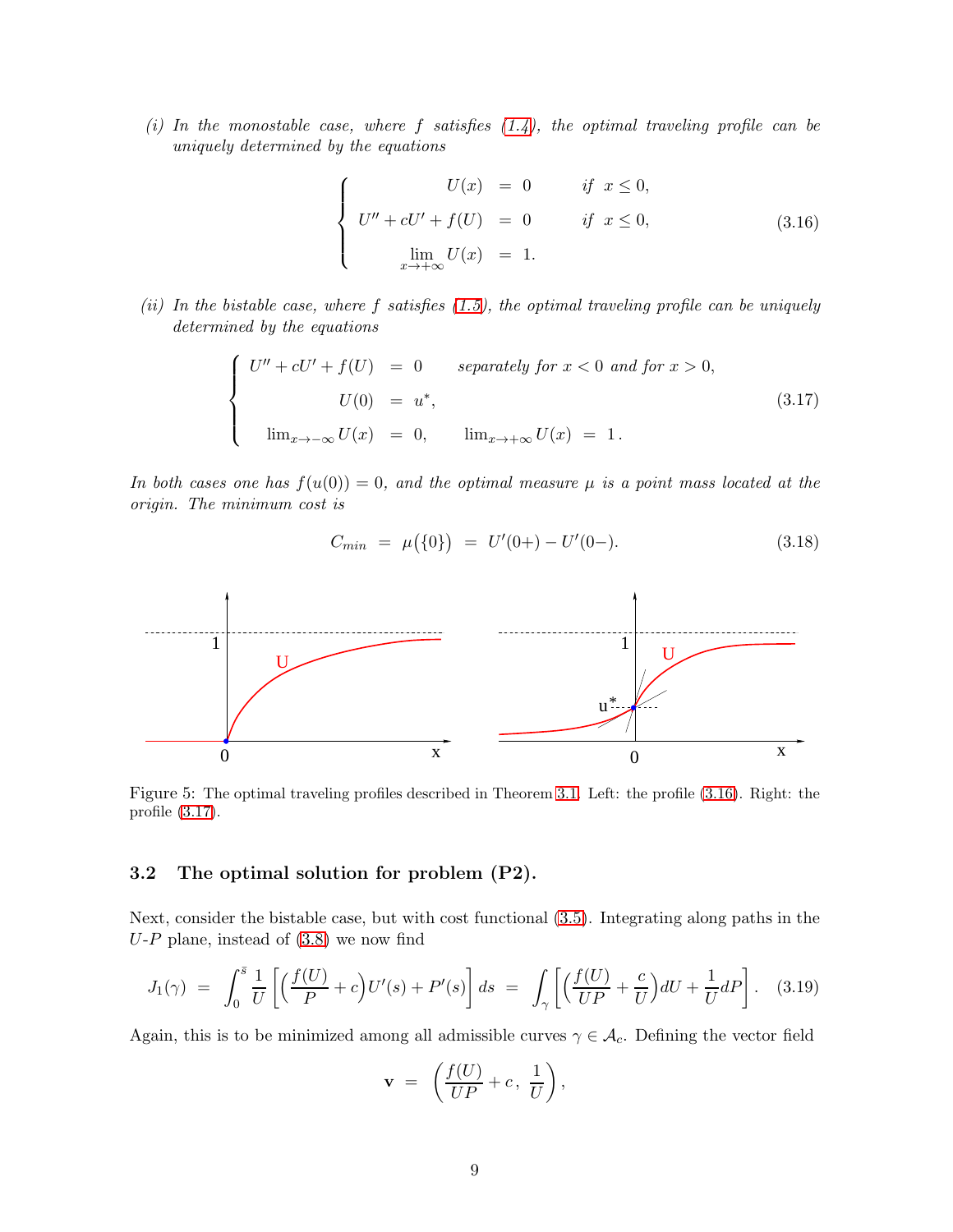and recalling [\(3.19\)](#page-8-2) we now obtain

$$
J_1(\gamma_1) - J_1(\gamma_2) = \left( \int_{\gamma_1} - \int_{\gamma_2} \right) \mathbf{v} = \left( \iint_{\Omega^+} - \iint_{\Omega^-} \right) \omega, \tag{3.20}
$$

where now

<span id="page-9-2"></span>
$$
\omega = \operatorname{curl} \mathbf{v} = \frac{f(U)}{UP^2} - \frac{1}{U^2}.
$$
\n(3.21)

The region where  $\omega > 0$  is found to be

$$
\mathcal{D}^+ \ \doteq \ \Big\{ (U, P) \, ; \ \omega(U, P) > 0 \Big\} \ = \ \Big\{ (U, P) \, ; \ 0 < P < P^*(U) \Big\} . \tag{3.22}
$$

where

$$
P^*(U) \doteq \sqrt{U f(U)}.\tag{3.23}
$$



<span id="page-9-0"></span>Figure 6: By Stokes' theorem, the path  $\gamma_1$  going from  $(0,0)$  to A, then from A to B, then from B to  $(1, 0)$  has a lower cost than any other admissible path  $\gamma_2 \in \mathcal{A}_c$ .

Consider the situation shown in Fig. [6.](#page-9-0) Let  $\gamma_1$  be the path obtained by concatenating:

- The trajectory of  $(2.5)$  exiting from  $(0,0)$ , until it reaches a point A on the curve where  $P = P^*(U).$
- The trajectory of  $(2.5)$  starting from  $(1, 0)$ , and moving backwards until it reaches a point B on the curve where  $P = P^*(U)$ .
- The arc of the curve where  $P = P^*(U)$ , between A and B.

Assume that the abode two trajectories of  $(2.5)$ , passing through the points A and B respectively, do not have further intersections with the curve  $P = P^*(U)$ , for  $u^* < U < 1$ . Then  $\gamma_1$ is optimal.

We give here a sufficient condition that guarantees that every trajectory of  $(2.5)$  can cross the curve  $P = P^*(U)$  only twice, thus ruling out the configuration in Fig. [7.](#page-12-0)

Along this curve we have

<span id="page-9-1"></span>
$$
\frac{d}{dU}P^*(U) = \frac{f(U) + Uf'(U)}{2\sqrt{Uf(U)}}.
$$
\n(3.24)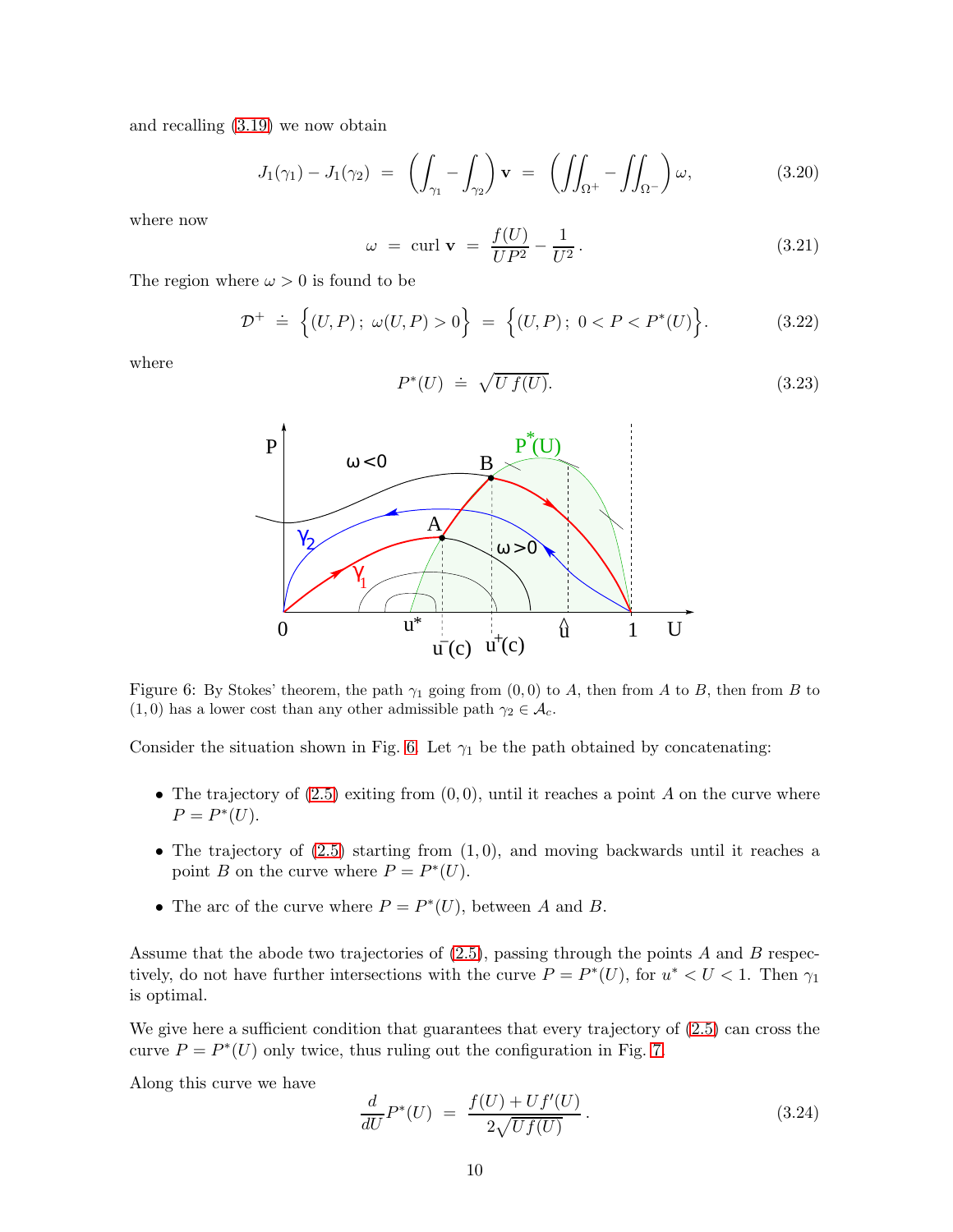Writing the equation [\(3.6\)](#page-5-2) in the form

<span id="page-10-1"></span>
$$
P' = -c - \frac{f(U)}{P} + z^*(U), \tag{3.25}
$$

a direct computation shows that, in the region where  $P = P^*$  we must have

<span id="page-10-2"></span>
$$
z^*(U) = \frac{3f(U) + Uf'(U)}{2\sqrt{Uf(U)}} + c.
$$
\n(3.26)

This leads us to consider the function

<span id="page-10-3"></span>
$$
2g(u) \doteq [3f(u) + uf'(u)] \cdot [uf(u)]^{-1/2}, \qquad (3.27)
$$

and seek a condition that will ensure that this function is monotonically decreasing. A straightforward differentiation yields

$$
2g'(u) = [3f'(u) + f'(u) + uf''(u)] \cdot [uf(u)]^{-1/2}
$$
  

$$
-\frac{1}{2}(3f(u) + uf'(u))(f(u) + uf'(u)) \cdot [uf(u)]^{-3/2}
$$
  

$$
= \left[ \left( 4uf(u)f'(u) + u^2f(u)f''(u) \right) - \frac{1}{2}\left(3f^2(u) + 4uf(u)f'(u) + u^2(f'(u))^2 \right) \right] \cdot [uf(u)]^{-3/2}
$$
  

$$
= \left[ 2uf(u)f'(u) + u^2f(u)f''(u) - \frac{3}{2}f^2(u) - \frac{1}{2}u^2(f'(u))^2 \right] \cdot [uf(u)]^{-3/2}.
$$

Hence the inequality we need is

<span id="page-10-0"></span>
$$
-3f^{2}(u) - u^{2}(f'(u))^{2} + 4uf(u)f'(u) + 2u^{2}f(u)f''(u) \leq 0.
$$
 (3.28)

By the inequality  $2\sqrt{3}uf(u)f'(u) \leq 3f^2(u) + u^2(f'(u))^2$ , it follows that [\(3.28\)](#page-10-0) holds if, in addition to  $(A2)$ , the function f satisfies:

<span id="page-10-4"></span>(A4) For all  $u \in [u^*, 1]$ , one has  $(4 - 2\sqrt{3})f'(u) + 2uf''(u) \le 0$ .

**Theorem 3.2** Let f be a function satisfying the assumptions  $(A2)$  and  $(A4)$  Then the in-equality [\(3.28\)](#page-10-0) holds for every  $u \in [0,1]$ .

Moreover, for every wave speed  $c > c^*$ , the optimization problem (P2) admits a unique solution. The optimal measure is absolutely continuous w.r.t. Lebesgue measure. There exists two points  $u^* < u^-(c) < u^+(c) < 1$  such that the optimal solution in [\(3.25\)](#page-10-1) has the form

<span id="page-10-5"></span>
$$
z^*(u) = \begin{cases} \frac{3f(U) + Uf'(U)}{2\sqrt{Uf(U)}} + c & \text{if } u \in [u^-(c), u^+(c)], \\ 0 & \text{otherwise.} \end{cases}
$$
(3.29)

Proof. As shown in Fig. [6,](#page-9-0) in the region

$$
J^{+} \doteq \{ u \in [u^*, 1]; \ z^*(u) > 0 \}
$$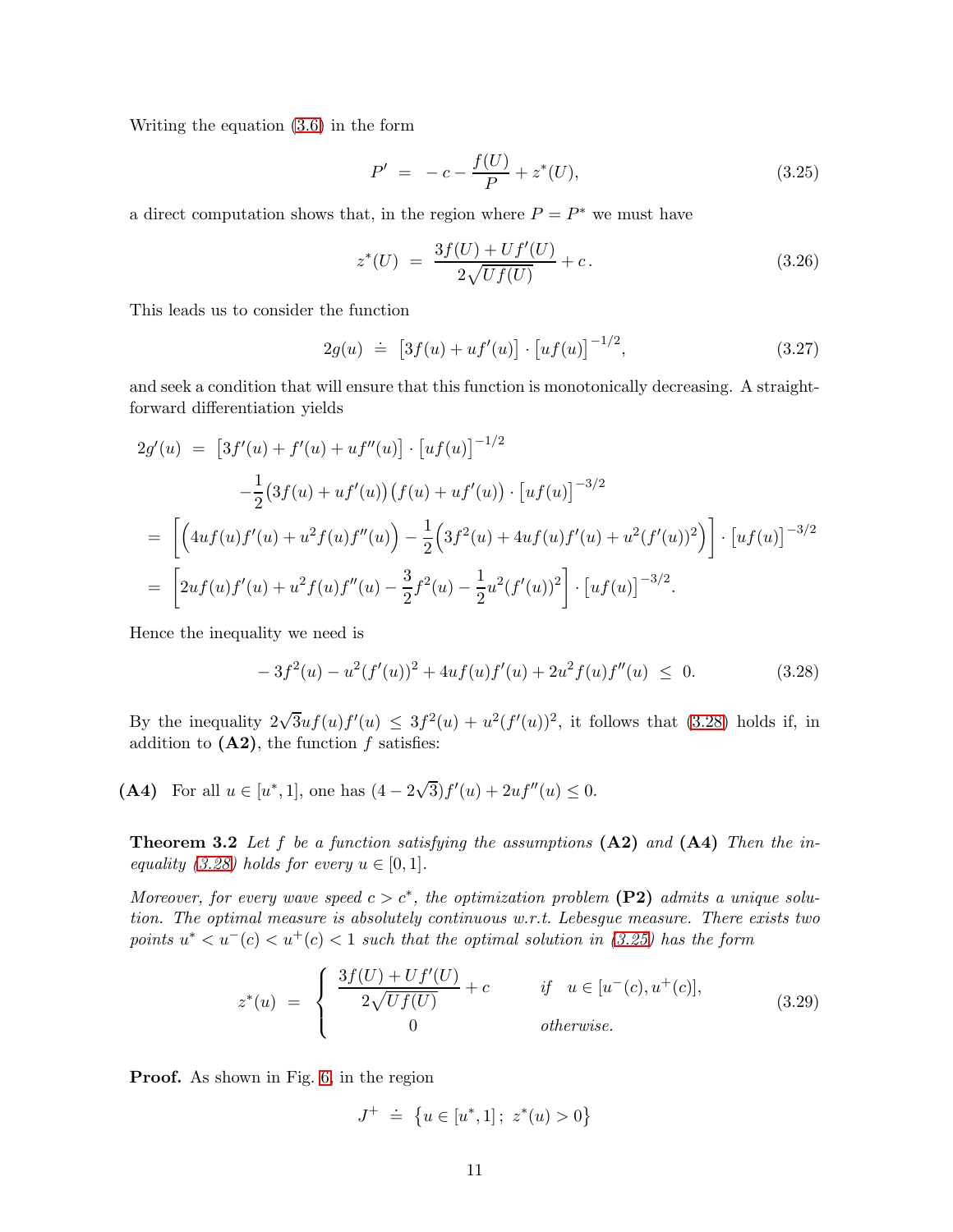where the control is strictly positive, the graph of the function  $P^*$  intersects transversally all trajectories of the system  $(2.5)$ . Therefore, if we can prove that the set  $J^+$  is an interval, say  $J^+ = [u^*, \hat{u}]$  as shown in Fig. [6,](#page-9-0) we are done. We start observing that, under the assumptions  $(A2)$  on f, the function  $z^*$  defined at  $(3.26)$  satisfies

$$
z^*(u^*) > 0
$$
 and  $z^*(1) < 0$ ,

hence by continuity of  $z^*$  there exists at least one point  $\bar{u} \in [u^*, 1]$  such that  $z^*(\bar{u}) = 0$ . We claim that for any  $c > c^*$  this point is unique. Indeed, consider the function

$$
h(u) \doteq -\frac{3 f(u) + u f'(u)}{2 \sqrt{u f(u)}}, \qquad u \in [u^*, 1]. \tag{3.30}
$$

Since

$$
\lim_{u \to u^*+} h(u) = -\infty, \qquad \lim_{u \to 1-} h(u) = +\infty, \tag{3.31}
$$

our claim will be proved by showing that  $h$  is strictly increasing. Indeed, this is true because  $h = -g$ , with g defined in [\(3.27\)](#page-10-3).

Remark 3.1 There is a large set of functions satisfying (A2) and (A4). For example, the cubic  $f(u) = -x(x-1)(x-2/3)$  satisfies (A4) with a strict inequality. Therefore the same is true for any small perturbation in  $C_0^2([0,1])$ .

### <span id="page-11-0"></span>4 Existence of optimal traveling profiles

For more general source functions f, satisfying  $(A2)$  but not  $(A4)$  we still prove existence of an optimal measure  $\mu$  yielding the traveling profile. However, in the situation shown in Fig. [7](#page-12-0) the structure of this measure can be more complicated than in the case covered by Theorem [3.1.](#page-7-1)

**Theorem 4.1** Let f satisfy the assumptions  $(A2)$ , and let  $c^*$  be the speed of a traveling wave for [\(2.1\)](#page-3-1). Then, for every  $c \geq c^*$  the minimization problem (P2) has a measure valued solution.

**Proof.** 1. As shown in Fig. [7,](#page-12-0) let  $\gamma^*$  be the trajectory of [\(2.5\)](#page-3-3) originating from  $(0,0)$ , and let  $\gamma^{\sharp}$  the trajectory of [\(2.5\)](#page-3-3) reaching (1,0). Notice that every admissible path  $\gamma \in \mathcal{A}_c$  is contained in the region bounded by  $\gamma^*$ ,  $\gamma^{\sharp}$ , and the U-axis.

Under the assumption  $c \geq c^*$ , a path with finite cost does exist. Indeed, let  $A = (u^*, a)$ and  $B = (u^*, b)$  be the points where the trajectories  $\gamma^*, \gamma^{\sharp}$  cross the vertical line  $\{U = u^*\},$ respectively. Then the path  $\gamma$  obtained by concatenating

- the portion of  $\gamma^*$  from  $(0,0)$  to A,
- the vertical segment from  $A$  to  $B$ , and
- the portion of  $\gamma^{\sharp}$  from B to  $(1,0)$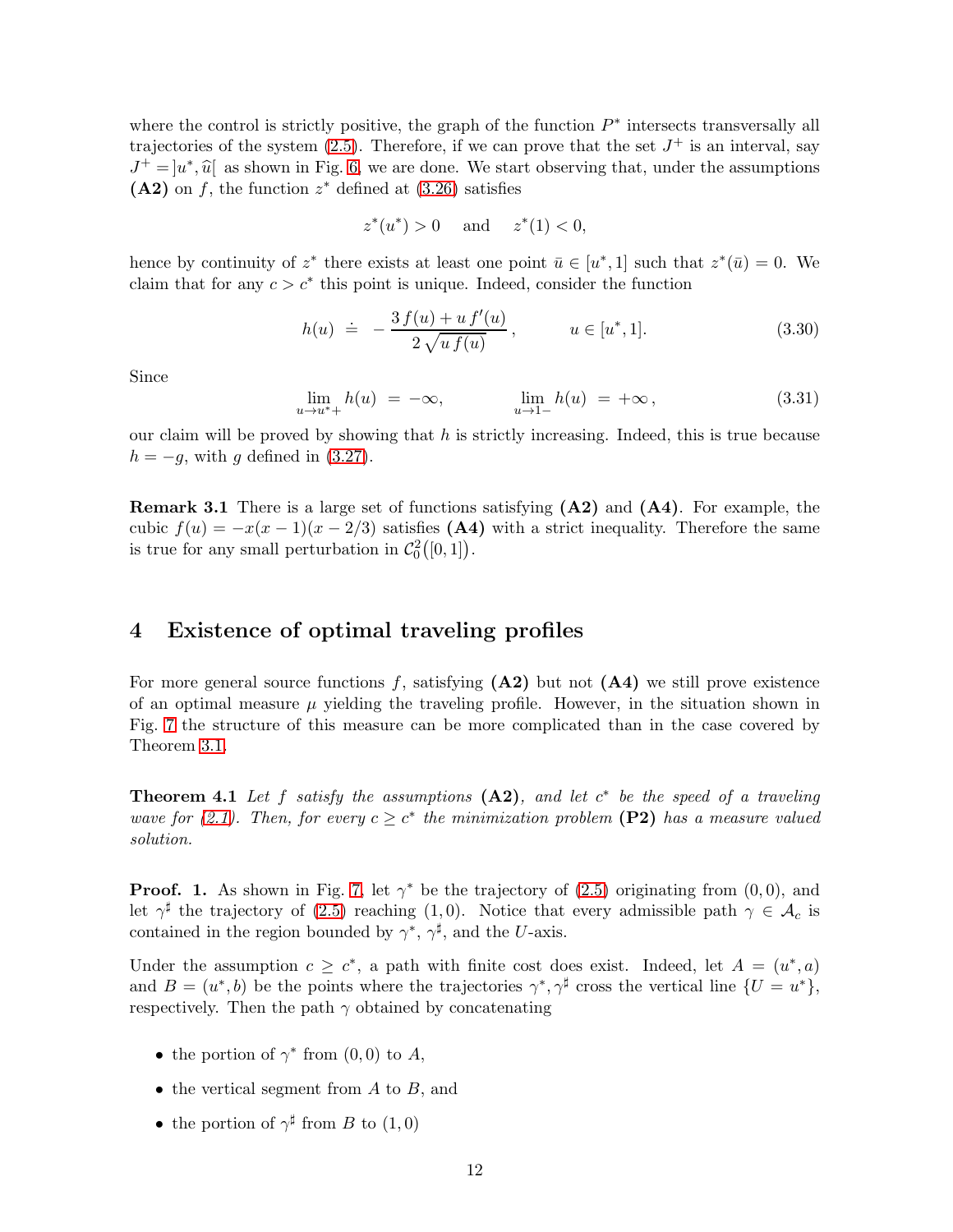

<span id="page-12-0"></span>Figure 7: The construction in step 2 of the proof of Theorem [3.2.](#page-10-4) An admissible path  $\gamma_n$  is replaced by a path having smaller cost, and having the additional properties (i)–(iii). Notice that this is a case where the trajectory  $\gamma^{\sharp}$  of [\(2.5\)](#page-3-3) through the point (1,0) has multiple intersections with the curve  $P = P^*(U)$ . When this happens, Theorem [3.2](#page-10-4) cannot be applied.

is an admissible path with cost  $J_1(\gamma) = \frac{b-a}{u^*} < +\infty$ . Notice that this is the path that minimizes the cost functional  $J_0$ , but of course it may not be optimal for  $J_1$ .

**2.** We can now consider a minimizing sequence of paths  $\gamma_n \in \mathcal{A}_c$ , say

$$
s \mapsto \gamma_n(s) = (U_n(s), P_n(s)), \quad s \in [0, s_n], \quad n \ge 1,
$$

such that

$$
\lim_{n \to \infty} J_1(\gamma_n) = \inf_{\gamma \in \mathcal{A}_c} J_1(\gamma).
$$

Adapting the arguments used in the previous section, based on Stokes' theorem, we now replace each path  $\gamma_n$  with a modified path  $\tilde{\gamma}_n$  having some additional properties. As shown in Fig. [7,](#page-12-0) let  $(u^*, a_n)$  be the first point where the path  $\gamma_n$  intersects the vertical line  $U = u^*$ . We can then replace the portion of  $\gamma_n$  between  $(0,0)$  and  $(u^*,a)$  with the portion of  $\gamma^*$  from  $(0,0)$  to the point  $A=(u^*,a)$ , together with a vertical segment joining  $(u^*,a)$  with  $(u^*,a_n)$ .

Next, consider the portion of  $\gamma_n$  in a neighborhood of the terminal point (1,0). Since the measure  $\mu$  is positive, that this portion must lie below the trajectory  $\gamma^{\sharp}$  of [\(2.5\)](#page-3-3) through (1,0). Moreover, in a neighborhood of (1,0) the path  $\gamma^{\sharp}$  lies below the curve  $P = P^*(U)$ . Indeed, in view of [\(3.24\)](#page-9-1),

$$
\lim_{U \to 1-} \frac{d}{dU} P^*(U) = \lim_{U \to 1-} \left( \frac{\sqrt{f(U)}}{2U} + \frac{\sqrt{U} f'(U)}{2f(U)} \right) = -\infty,
$$

while, along  $\gamma^{\sharp}$ , by [\(2.6\)](#page-3-7)-[\(2.7\)](#page-4-3) we have

$$
\lim_{U \to 1-} \frac{dP}{dU} = \frac{-c - \sqrt{c^2 - 4f'(1)}}{2}.
$$

We now choose  $\delta > 0$  small enough so that, calling C, D the points where the horizontal line  $\{P = \delta\}$  intersects the trajectories  $\gamma^*$  and  $\gamma^{\sharp}$  respectively, one has

$$
-f(U) - cP \leq 0
$$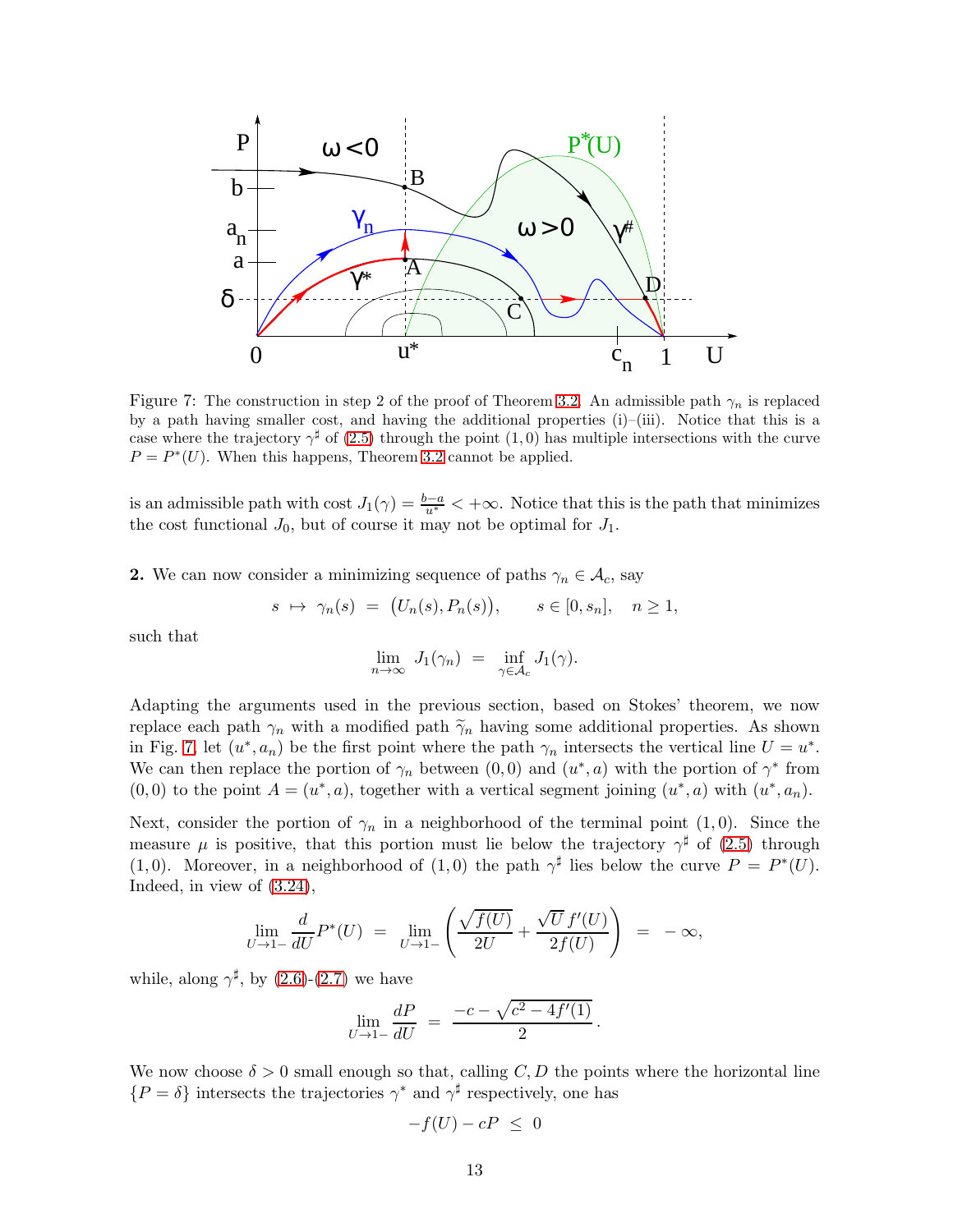along the horizontal segment with endpoints  $C, D$ . In other words, all trajectories of  $(2.5)$ cross this segment downward.

Call  $(c_n, \delta)$  the last point where the path  $\gamma_n$  crosses the horizontal line  $\{P = \delta\}$ . We then replace the last portion of  $\gamma_n$  with a horizontal segment joining  $(c_n, \delta)$  with D, together with the portion of trajectory  $\gamma^{\sharp}$  joining D with (1,0). Furthermore, we replace any additional portions of the path  $\gamma_n$  lying below the line  $\{P = \delta\}$  with horizontal segments.

After these modifications, we obtain a new path  $\tilde{\gamma}_n$ . Since the function  $\omega$  at [\(3.21\)](#page-9-2) is negative on the strip where  $U < u^*$ , by  $(3.15)$  we have

$$
J_1(\widetilde{\gamma}_n) \leq J_1(\gamma_n).
$$

In view of the above construction we can now assume that every path  $\gamma_n$  in our minimizing sequence has the following properties:

- (i) The initial portion of  $\gamma_n$  coincides with the path  $\gamma^*$ , from  $(0,0)$  to the point  $A = (u^*, a)$ .
- (ii) The final portion of  $\gamma_n$  coincides with the path  $\gamma^{\sharp}$ , from the point D to (1,0).
- (iii) The intermediate portion of  $\gamma_n$ , between A and D, remains inside the domain where  $U \in [u^*, 1]$  and  $P \ge \delta$ .

**3.** By parameterizing each path  $\gamma_n$  by arc-length, we can assume that all maps  $\gamma_n$  are 1-Lipschitz and that the intervals  $[0, s_n]$  are uniformly bounded. By possibly taking a subsequence, and using Ascoli's theorem, we achieve the convergence

$$
s_n \to \bar{s}
$$
,  $\gamma_n(s) \to \gamma(s)$  for all  $s \in [0, \bar{s}].$ 

Moreover, for any fixed  $\varepsilon > 0$  the convergence is uniform on the subinterval where  $s \in [0, \bar{s} - \varepsilon]$ .

4. We claim that the limit path is admissible, namely  $\gamma \in \mathcal{A}_c$ . Indeed, the identities [\(3.9\)](#page-6-3) are clear. Moreover, the limit of 1-Lipschitz curves is still 1-Lipschitz, hence [\(3.10\)](#page-6-4) holds as well. Finally, we observe that the differential constraint [\(3.11\)](#page-6-5) can be formulated in terms of the differential inclusion

<span id="page-13-0"></span>
$$
\gamma'(s) \in F(\gamma(s)), \tag{4.1}
$$

where

$$
F(U, P) = \left\{ (\dot{u}, \dot{p}) \in \mathbb{R}^2 \, ; \, \dot{u}^2 + \dot{p}^2 \le 1 \, , \quad \dot{u} \ge 0, \, \dot{p} \ge (-f(U) - c)\dot{u} \right\}.
$$

Since the multifunction  $F$  is continuous, with compact, convex values, the set of solutions to the differential inclusion [\(4.1\)](#page-13-0) is closed under uniform convergence [\[1\]](#page-27-1). This shows that  $\gamma\in\mathcal{A}_c$ .

4. It now remains to show that the limit path  $\gamma$  is optimal. Namely

$$
J_1(\gamma) = \int_{\gamma} \left[ \left( \frac{f(U)}{UP} + \frac{c}{U} \right) dU + \frac{1}{U} dP \right] = \lim_{n \to \infty} J_1(\gamma_n). \tag{4.2}
$$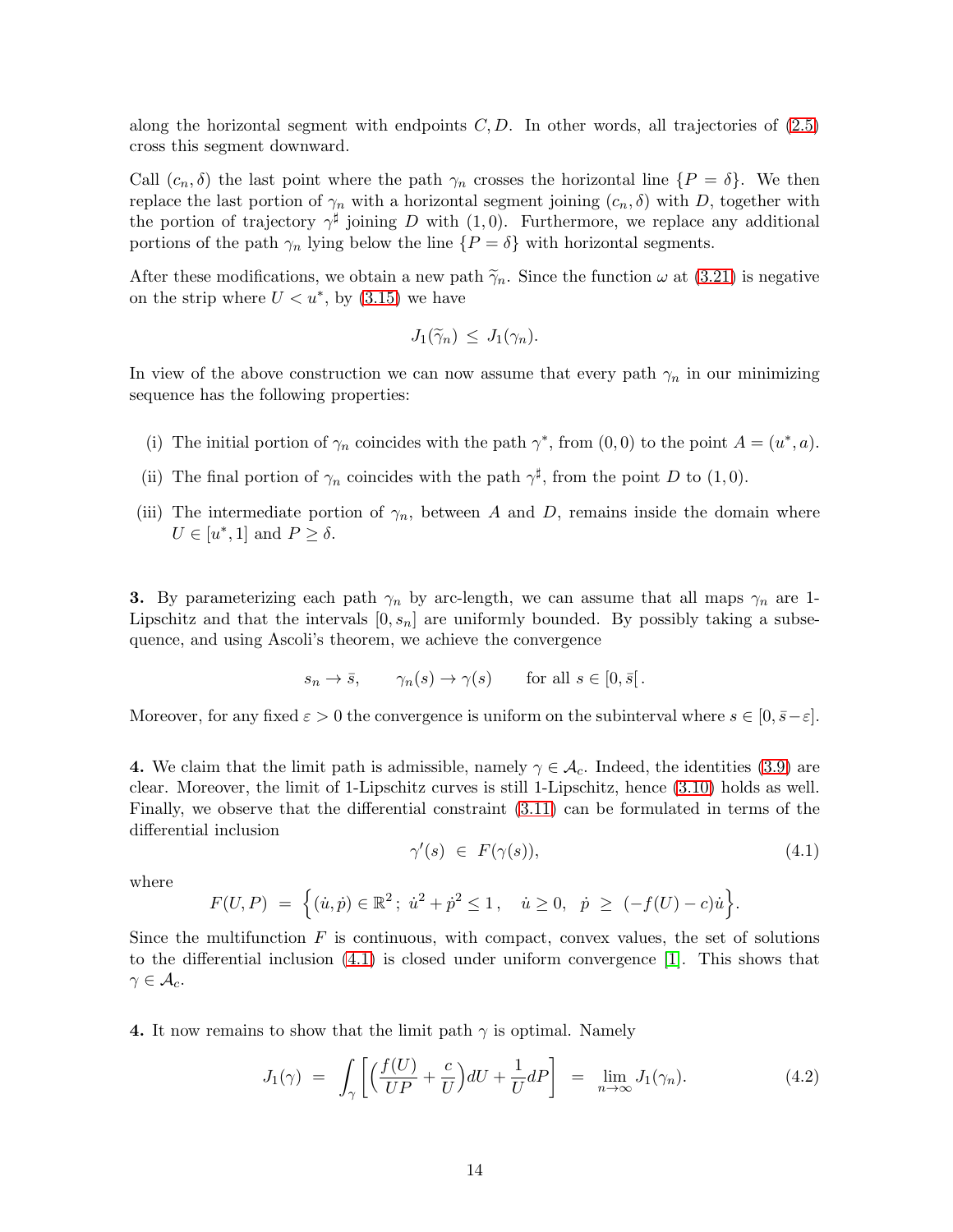Using  $(3.15)-(3.21)$  $(3.15)-(3.21)$  we obtain

<span id="page-14-2"></span>
$$
\lim_{n \to \infty} \left( J_1(\gamma) - J_1(\gamma_n) \right) = \lim_{n \to \infty} \left( \iint_{\Omega_n^+} - \iint_{\Omega_n^-} \right) \left( \frac{f(U)}{U P^2} - \frac{1}{U^2} \right) = 0. \tag{4.3}
$$

Indeed, by construction, for every  $n \geq 1$  the region  $\Omega_n = \Omega_n^+ \cup \Omega_n^-$  enclosed between the two curves is contained within the region where  $U \geq u^*$  and  $P \geq \delta$ . On this region, the integrand in [\(4.3\)](#page-14-2) is continuous and uniformly bounded. Since the area of  $\Omega_n$  shrinks to zero, we conclude that the above limit vanishes, proving the optimality of  $\gamma$ . □

The above theorem provides the existence of an optimal profile, but it does not guarantee its uniqueness (up to translation). From step 2 of the proof, we can obtain some information about the optimal measure  $\mu$ . Namely  $\mu$  is supported on a region where  $U \in [u^*, 1 - \varepsilon]$ , for some  $\varepsilon > 0$ . In particular, the optimal profile coincides with a solution of [\(2.3\)](#page-3-2) for  $U \in ]0, u^*]$ and for  $U \in [1-\varepsilon, 1]$ .

### <span id="page-14-0"></span>5 The minimum cost, depending on the wave speed

In setting considered in Theorem [3.2,](#page-10-4) the optimal control has the form [\(3.29\)](#page-10-5). Calling  $[u^-(c), u^+(c)]$  the interval where the control is nonzero (see Fig. [6\)](#page-9-0), the minimum cost is thus

<span id="page-14-3"></span>
$$
E(c) = \int_{u^-(c)}^{u^+(c)} \frac{z^*(u)}{u} du = \int_{u^-(c)}^{u^+(c)} \frac{3f(u) + uf'(u) + 2c\sqrt{uf(u)}}{2u\sqrt{uf(u)}} du
$$
  

$$
= \frac{3}{2} \int_{u^-(c)}^{u^+(c)} \frac{\sqrt{f(u)}}{u\sqrt{u}} du + \frac{1}{2} \int_{u^-(c)}^{u^+(c)} \frac{f'(u)}{\sqrt{uf(u)}} du + c \ln\left(\frac{u^+(c)}{u^-(c)}\right).
$$
(5.1)

The first two terms on the right hand side of [\(5.1\)](#page-14-3) are uniformly bounded. The last term is the only one that grows without bound, as  $c \to +\infty$ . The next proposition yields more precise information on the asymptotic behavior of  $E(c)$ .

<span id="page-14-6"></span>**Proposition 5.1** Let f be a function satisfying the assumptions  $(A2)$  and  $(A4)$ . As in Theorem [3.2,](#page-10-4) let  $z^*$  in [\(3.29\)](#page-10-5) be the optimal control for the problem (P2). Then, as  $c \to +\infty$ , one has  $u^-(c) \to u^*$ ,  $u^+(c) \to 1$ . Moreover, the function  $E(c)$  in [\(5.1\)](#page-14-3) has the asymptotic behavior

<span id="page-14-1"></span>
$$
E(c) = c |\ln u^*| + \int_{u^*}^1 \left( \frac{3\sqrt{f(u)}}{2u\sqrt{u}} + \frac{f'(u)}{2\sqrt{uf(u)}} \right) du + e(c), \tag{5.2}
$$

where the additional term has size  $e(c) = \mathcal{O}(1) \cdot \frac{1}{c}$  $\frac{1}{c}$ .

**Proof.** All of the above conclusions will be proved by showing that there exists a constant  $\alpha > 0$  such that

<span id="page-14-5"></span>
$$
u^-(c) - u^* \le \frac{\alpha}{c^2},
$$
  $1 - u^-(c) \le \frac{\alpha}{c^2}.$  (5.3)

1. Consider the equation

<span id="page-14-4"></span>
$$
\frac{dP}{dU} = -c - \frac{f(U)}{P},\tag{5.4}
$$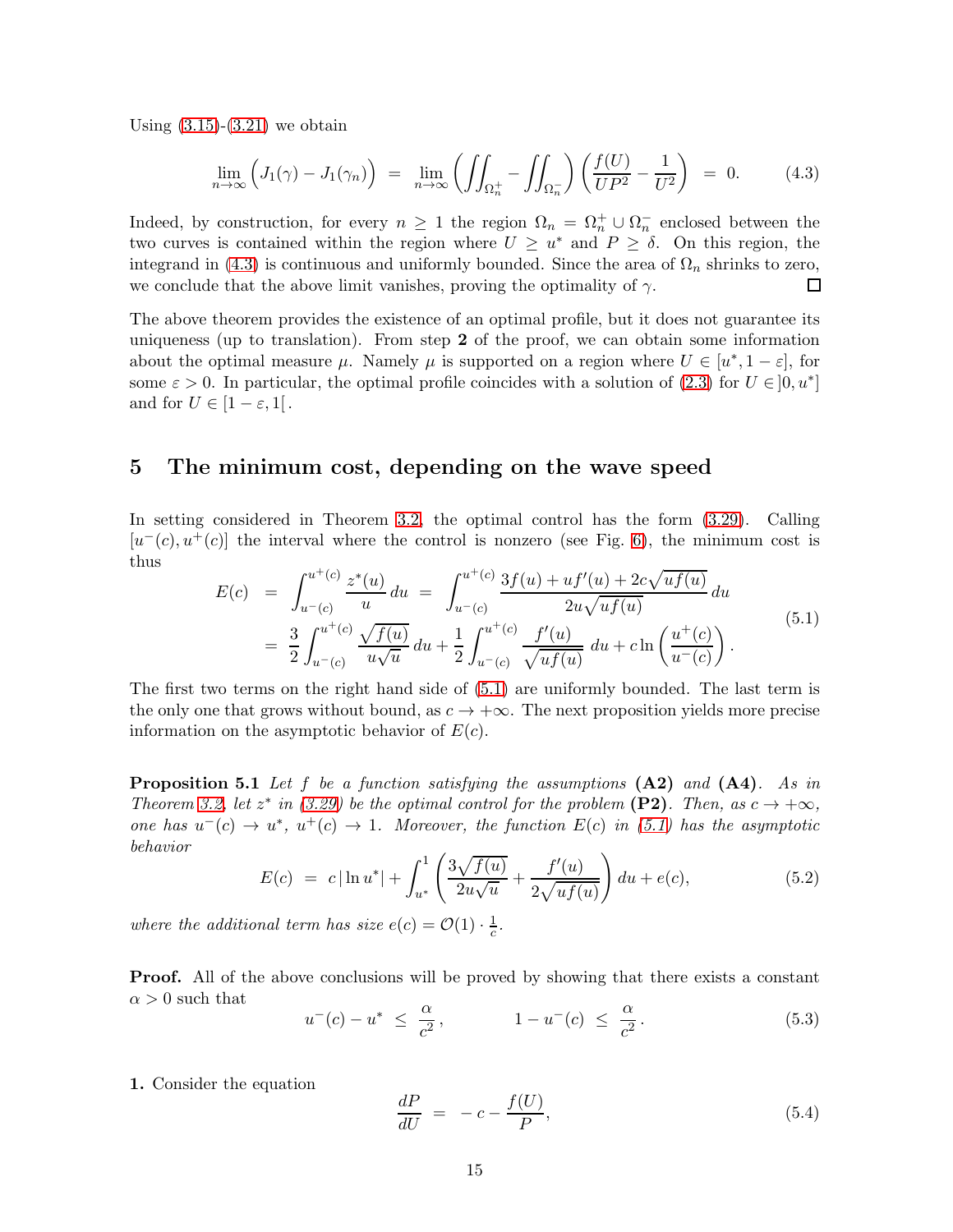associated with the system  $(2.5)$ . One can observe that for  $c > 0$ ,

$$
\frac{dP}{dU} \le -c \qquad \text{on } [u^*, 1]. \tag{5.5}
$$

Therefore P attains its maximum at some point in the interval  $[0, u^*]$ , where the right hand side of [\(5.4\)](#page-14-4) vanishes. For  $u \in [0, u^*]$  one has  $f_{\text{min}} \le f(u) \le 0$ . Therefore

<span id="page-15-0"></span>
$$
0 \le P(U) \le -\frac{f_{\min}}{c}
$$
 for all  $U \in [0, 1]$ . (5.6)

In turn, [\(5.6\)](#page-15-0) implies

<span id="page-15-1"></span>
$$
-\frac{f_{min}}{c} \ge \sqrt{u^-(c)f(u^-(c))}.
$$
 (5.7)

As  $c \to +\infty$ , both sides of [\(5.7\)](#page-15-1) approach zero, hence  $f(u^-(c)) \to 0$  and  $u^-(c) \to u^*$ . Moreover, performing a Taylor approximation at  $u = u^*$ , for a suitable constant  $\alpha > 0$  we find

$$
\sqrt{u^-(c) - u^*} \leq \frac{\sqrt{\alpha}}{c}.
$$
\n(5.8)

proving the first inequality in [\(5.3\)](#page-14-5).

**2.** To achieve an estimate on  $u^+(c)$  we observe that, for every  $c > 0$ , the function

$$
Z(U)\ =\ c(1-U)\qquad \qquad U\in\left[ u^{\ast},1\right] ,
$$

is a subsolution of

$$
\frac{d}{dU}P(U) = -c - \frac{f(U)}{P}, \qquad P(1) = 0.
$$

Indeed,

$$
Z' = -c \ge -c - \frac{f(U)}{Z} \qquad U \in [u^*, 1].
$$

In turn, this implies

$$
P^*(u^+(c)) = \sqrt{u^+(c))f(u^+(c))} \ge Z(u^+(c)) = c(1-u^+(c)).
$$

Once again, for a suitable constant  $\alpha > 0$  this implies

$$
\sqrt{\alpha(1 - u^+(c))} \ \ge \ c(1 - u^+(c)),
$$

proving the second inequality in [\(5.3\)](#page-14-5).

3. The asymptotic expansion [\(5.2\)](#page-14-1) is now a consequence of [\(5.1\)](#page-14-3), together with the inequalities in [\(5.3\)](#page-14-5). 口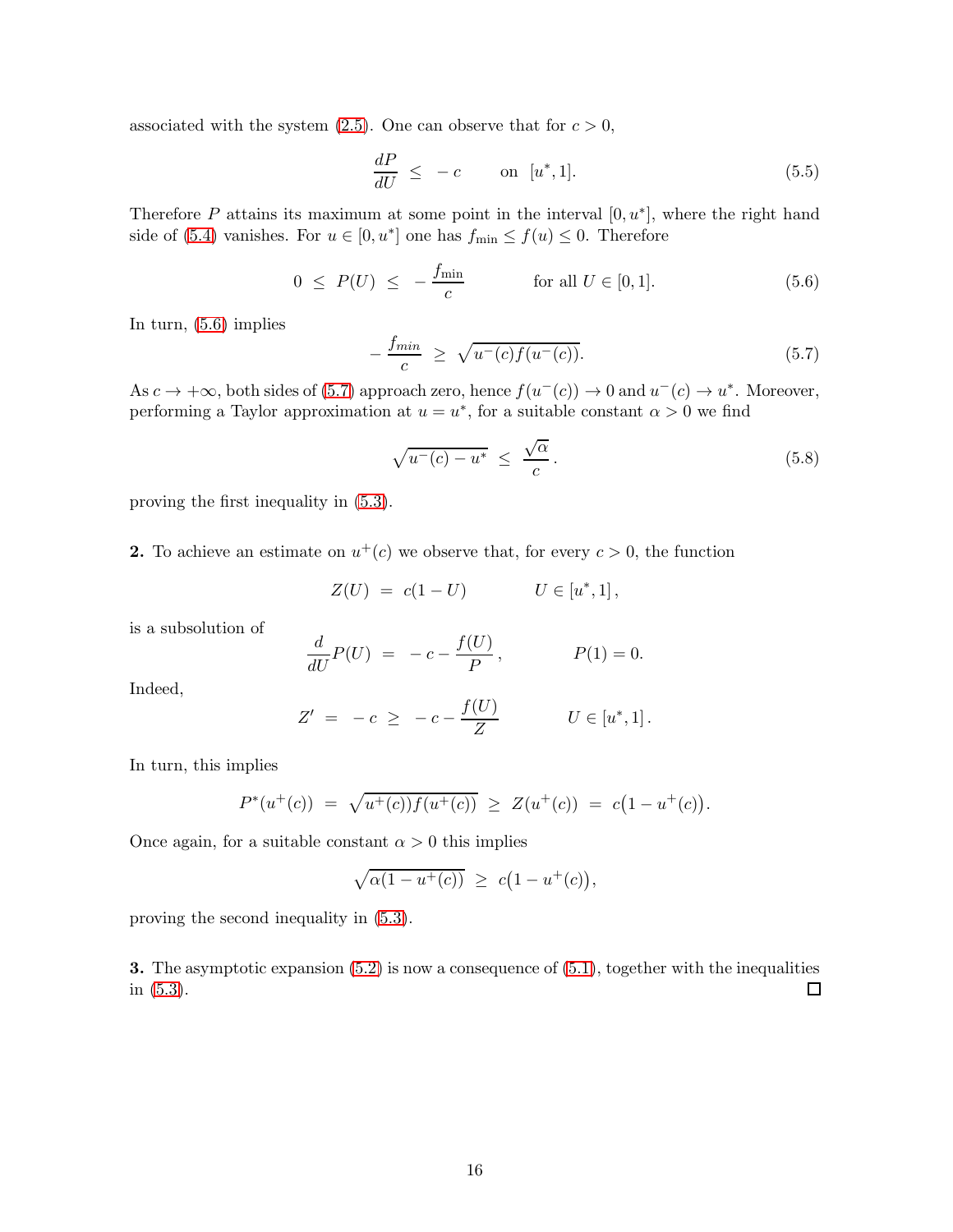

<span id="page-16-0"></span>Figure 8: When  $c = c^*$  there exists a heteroclinic orbit  $P = \overline{P}(U)$  of [\(2.5\)](#page-3-3) through (0,0) and (1,0). When  $c = c^* + \varepsilon$  with  $\varepsilon > 0$ , one obtains an unstable manifold  $P = P_{\varepsilon}^{-}(U)$  through  $(0,0)$ , and a stable manifold  $P = P_{\varepsilon}^{+}(U)$  through  $(1,0)$ .

Next, we analyze the behavior of  $E(c)$  as  $c \downarrow c^*$ . Going back to the system [\(2.5\)](#page-3-3), we observe that the unstable manifold through  $(0, 0)$  and the stable manifold through  $(1, 0)$  depend continuously on the parameter  $c$ . This impliies

$$
\lim_{c \to c^*} u^-(c) = \lim_{c \to c^*} u^+(c) = \bar{u}.\tag{5.9}
$$

As shown in Fig. [8,](#page-16-0) here  $\bar{u}$  is the point where the heteroclicic orbit  $P = P(U)$  connecting  $(0,0)$ with (1,0) intersects the graph of the function  $P = P^*(U) = \sqrt{Uf(U)}$ , in the case  $c = c^*$ .

Setting  $c = c^* + \varepsilon$ , we now denote by  $P = P_{\varepsilon}^-(U)$  and  $P = P_{\varepsilon}^+(U)$  the corresponding unstable and stable manifolds through  $(0, 0)$  and  $(1, 0)$ , respectively (see Fig. [8\)](#page-16-0). By definition, the functions  $P_{\varepsilon}^{-}$ ,  $P_{\varepsilon}^{+}$  thus provide the solutions to

<span id="page-16-1"></span>
$$
\frac{dP}{dU} = -\frac{f(U)}{P} - (c^* + \varepsilon),\tag{5.10}
$$

respectively with boundary conditions

$$
P_{\varepsilon}^{-}(0) = 0, \qquad P_{\varepsilon}^{+}(1) = 0.
$$

Differentiating [\(5.10\)](#page-16-1) w.r.t. the parameter  $\varepsilon$ , we obtain the asymptotic expansions

<span id="page-16-2"></span>
$$
P_{\varepsilon}^{-}(U) = \overline{P}(U) + \varepsilon Y^{-}(U) + o(\varepsilon), \qquad P_{\varepsilon}^{+}(U) = \overline{P}(U) + \varepsilon Y^{+}(U) + o(\varepsilon), \qquad (5.11)
$$

where  $o(\varepsilon)$  denotes a higher order term, as  $\varepsilon \to 0$ . Here the functions  $Y^-, Y^+$  are determined by solving the linearized equations

$$
\frac{dY}{dU} = \frac{f(U)}{[\overline{P}(U)]^2}Y - 1,\tag{5.12}
$$

with boundary conditions

$$
\lim_{U \to 0+} Y^-(U) = 0, \qquad \lim_{U \to 1-} Y^+(U) = 0,
$$

respectively. In view of the formula [\(5.1\)](#page-14-3), we now obtain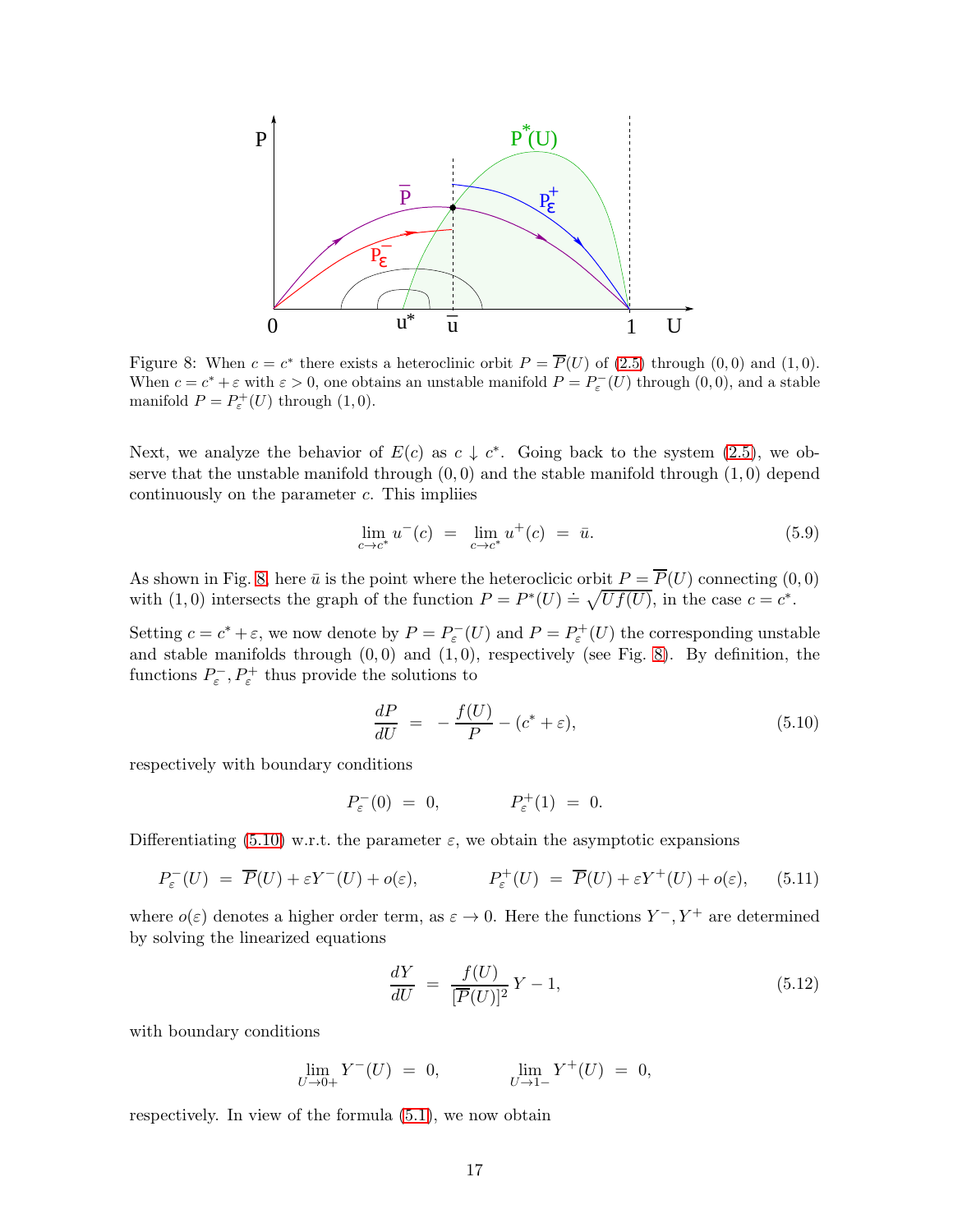**Proposition 5.2** In the same setting as Proposition [5.1,](#page-14-6) we have the asymptotic expansion

<span id="page-17-3"></span>
$$
E(c^* + \varepsilon) = \varepsilon \cdot \frac{Y^+(\bar{u}) - Y^-(\bar{u})}{\bar{u}} + o(\varepsilon). \tag{5.13}
$$

where  $o(e)$  denotes a higher order infinitesimal as  $\varepsilon \downarrow 0$ .

Proof. For notational convenience, set

$$
v^- \doteq \left. \frac{d}{d\varepsilon} u^-(c^* + \varepsilon) \right|_{\varepsilon=0}, \qquad v^+ \doteq \left. \frac{d}{d\varepsilon} u^+(c^* + \varepsilon) \right|_{\varepsilon=0}.
$$

Differentiating w.r.t.  $\varepsilon$  the identities

$$
P_{\varepsilon}^{-}(u^{-}(c^*+\varepsilon)) = P^{*}(u^{-}(c^*+\varepsilon)), \qquad P_{\varepsilon}^{+}(u^{-}(c^*+\varepsilon)) = P^{*}(u^{+}(c^*+\varepsilon)),
$$

and using [\(5.11\)](#page-16-2), we obtain

<span id="page-17-2"></span>
$$
Y^{\pm}(\bar{u}) + \left(-c^* - \frac{f(\bar{u})}{\bar{u}}\right)v^{\pm} = (P^*)'(\bar{u}) \cdot v^{\pm}.
$$
 (5.14)

It is now convenient to write the minimum cost [\(5.1\)](#page-14-3) in the form

<span id="page-17-1"></span>
$$
E(c) = \int_{u^-(c)}^{u^+(c)} \frac{z^*(u)}{u} du = \int_{u^-(c)}^{u^+(c)} \frac{1}{u} \left( c + \frac{f(u)}{P^*(u)} + (P^*)'(u) \right) du. \tag{5.15}
$$

Differentiating [\(5.15\)](#page-17-1) w.r.t. c, when  $c = c^*$  and  $u^-(c^*) = u^+(c^*) = \bar{u}$  we obtain

$$
E'(c^*) = \frac{1}{\bar{u}} \left( c^* + \frac{f(\bar{u})}{P^*(\bar{u})} + (P^*)'( \bar{u}) \right) \cdot (v^+ - v^-) = \frac{Y^+(\bar{u}) - Y^-(\bar{u})}{\bar{u}},
$$

where the second identity follows from  $(5.14)$ . This yields  $(5.13)$ .

<span id="page-17-0"></span>The last result in this section is concerned with minimum cost  $J_0$  in [\(3.4\)](#page-5-3), as a function of the wave speed c, but now in the mono-stable case  $(1.4)$ . In this case, we can prove that the function  $E(c)$  is convex.

**Proposition 5.3** Consider the minimization problem  $(PI)$ , assuming that f satisfies  $(1)$ . Then the minimum cost  $E(c)$  is an increasing, convex function of the speed  $c \in [c^*, +\infty[$ .

**Proof.** As shown by Theorem [3.1,](#page-7-1) in this case the optimal control consists of a point mass at the origin. The minimum cost is thus simply  $P(0)$ , where  $P = P(U)$  is the solution to

$$
\frac{dP}{dU} = -cP - \frac{f(U)}{P}, \qquad P(1) = 0.
$$
\n(5.16)

We shall write  $P = P(U, c)$  to emphasize the dependence of the solution on the additional parameter c. Our main concern is the convexity of the map  $c \mapsto P(0, c)$ . To understand this issue, we set  $w = \frac{\partial P}{\partial c}$ . This function satisfies the linear ODE

<span id="page-17-4"></span>
$$
\frac{dw}{dU} = -1 + \frac{f(U)}{P^2(U)}w, \qquad w(1) = 0.
$$
\n(5.17)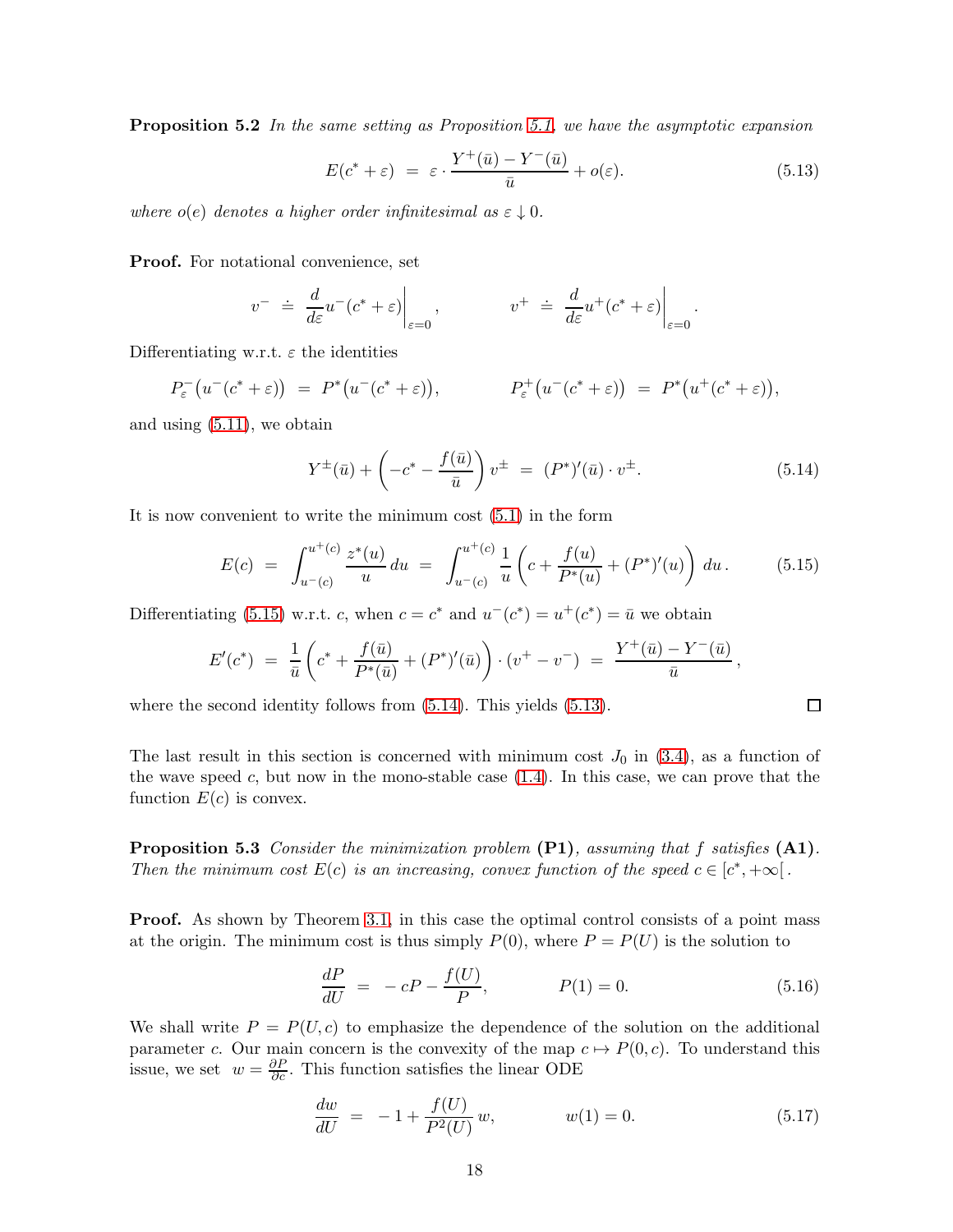If now  $c_1 < c_2$ , then  $P(U, c_1) < P(U, c_2)$ . Therefore

$$
-1 + \frac{f(U)}{P^2(U, c_1)} > -1 + \frac{f(U)}{P^2(U, c_2)}.
$$

In view of [\(5.17\)](#page-17-4), this yields

$$
w(U, c_1) < w(U, c_2) \quad \text{for all } U \in [0, 1]. \tag{5.18}
$$

 $\Box$ 

<span id="page-18-0"></span>showing that the map  $c \mapsto P(U, c)$  is convex, for every  $U \in [0, 1]$ .

# 6 Traveling profiles in two space dimensions

In Theorem [3.1](#page-7-1) we proved that, for any speed  $c > c^*$ , the optimization problem (P1) admits a unique optimal solution. The optimal measure is a point mass located at a point where  $f(u) = 0.$ 

Aim of this section is to prove a similar result for traveling waves in two space dimensions. We thus consider the corresponding parabolic equation on the 2-dimensional strip  $\{(x_1, x_2) \in \mathbb{R}^2 : |x_1| \leq x_2\}$  $\mathbb{R} \times ]0,1[$ }, namely

<span id="page-18-5"></span>
$$
u_t = f(u) + \Delta u - z(x), \tag{6.1}
$$

with Neumann boundary conditions:

<span id="page-18-2"></span>
$$
u_{x_2}(x_1,0) = u_{x_2}(x_1,1) = 0 \quad \text{for all } x_1 \in \mathbb{R}.
$$
 (6.2)

Given a speed  $c > c^*$ , we consider a traveling wave profile  $u = u(x_1, x_2)$  which satisfies

<span id="page-18-4"></span>
$$
f(u) + cu_{x_1} + \Delta u - z = 0, \tag{6.3}
$$

together with [\(6.2\)](#page-18-2) and with limits

<span id="page-18-3"></span>
$$
\lim_{x_1 \to -\infty} u(x_1, x_2) = 0, \qquad \lim_{x_1 \to +\infty} u(x_1, x_2) = 1.
$$
 (6.4)

Among all such profiles, obtained by different choices of the function  $z = z(x_1, x_2) \geq 0$ , we seek to minimize the total effort

$$
||z||_{\mathbf{L}^{1}} \doteq \int_{\mathbb{R} \times [0,1]} |z(x)| dx. \tag{6.5}
$$

<span id="page-18-1"></span>We claim that, even by choosing control functions z which depend on both variables  $x_1, x_2$ , one cannot achieve a smaller cost compared with the 1-dimensional case, where  $z$  is a function of the variable  $x_1$  alone.

**Proposition 6.1** Let f satisfy the assumptions  $(A1)$ . Given  $c > c^*$ , let  $u = u(x_1, x_2)$  be a solution to  $(6.2)$ – $(6.4)$ , for some nonnegative smooth function  $z = z(x_1, x_2)$ . Calling  $C_{min}$  the minimum cost for the 1-dimensional problem at  $(3.18)$ , one has

$$
||z||_{\mathbf{L}^1} \geq C_{min} \,. \tag{6.6}
$$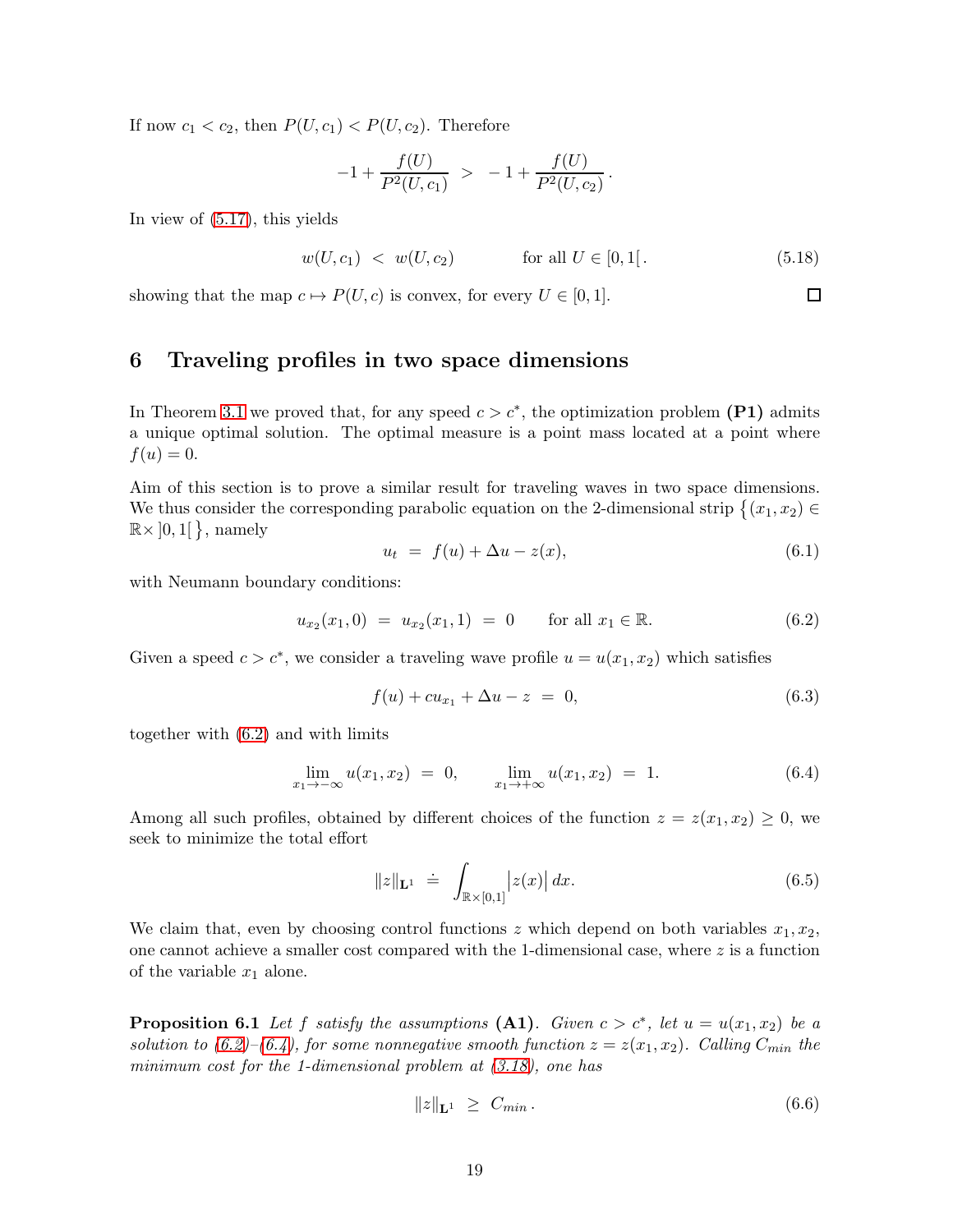**Proof.** 1. By  $(6.3)$  and the boundary conditions  $(6.2)$ ,  $(6.4)$ , one has

<span id="page-19-0"></span>
$$
||z||_{\mathbf{L}^{1}} = \int_{\mathbb{R} \times [0,1]} f(u) dx + c.
$$
 (6.7)

Introducing the level sets

$$
\Sigma(s) \doteq \left\{ x \in \mathbb{R} \times [0,1]; \ u(x) = s \right\},\
$$

the integral on the right hand side of [\(6.7\)](#page-19-0) can be written as

$$
\int_0^1 \left( \int_{\Sigma(s)} \frac{1}{|\nabla u(x)|} \, d\ell \right) f(s) \, ds. \tag{6.8}
$$

Here  $d\ell$  denotes the arc-length along the level curve  $\Sigma(s)$ .

2. Assuming that f satisfies [\(1.4\)](#page-1-4), let  $U : \mathbb{R}_+ \mapsto [0, 1]$  be the optimal traveling profile constructed at [\(3.16\)](#page-8-0). For every  $s \in [0,1]$ , define

$$
\psi(s) \doteq \int_{\{u(x) > s\}} f(u(x)) dx, \qquad \Psi(s) \doteq \int_{\{U(x) > s\}} f(U(x)) dx. \qquad (6.9)
$$

We claim that, for every  $s \in [0, 1]$ ,

<span id="page-19-1"></span>
$$
\psi(s) \geq \Psi(s). \tag{6.10}
$$

Toward a proof of [\(6.10\)](#page-19-1) we shall use the divergence theorem on the set  $\{u(x) > s\}$ . Choosing  $\mathbf{n} = \nabla u / |\nabla u|$  as inner unit normal vector, by [\(6.1\)](#page-18-5) we have

$$
\int_{\Sigma(s)} |\nabla u| \, d\ell = \int_{\Sigma(s)} \nabla u \cdot \mathbf{n} \, d\ell = -\int_{\{u(x) > s\}} \Delta u \, dx = \int_{\{u(x) > s\}} (f(u) + cu_{x_1} - z) \, dx \tag{6.11}
$$

The inequality [\(6.10\)](#page-19-1) trivially holds when  $s = 1$ , because in this case both sides vanish. Let us decrease s and check at what rate the two integrals increase. Taking the average values, and applying Jensen's inequality for the convex function  $y \mapsto 1/y$ , for any  $c \in \mathbb{R}$  we obtain

<span id="page-19-2"></span>
$$
-\frac{d}{ds}\psi(s) = f(s) \cdot \int_{\Sigma(s)} \frac{1}{|\nabla u(x)|} d\ell(s)
$$
  
\n
$$
= f(s) \cdot \text{meas}(\Sigma(s)) \cdot \int_{\Sigma(s)} \frac{1}{|\nabla u(x)|} d\ell(s)
$$
  
\n
$$
\geq f(s) \cdot \text{meas}(\Sigma(s)) \cdot \left(\int_{\Sigma(s)} |\nabla u(x)| d\ell(s)\right)^{-1}
$$
  
\n
$$
= f(s) \cdot \left[\text{meas}(\Sigma(s))\right]^2 \cdot \left(\int_{\{u(x)>s\}} (f(u) + cu_{x_1} - z) dx\right)^{-1}
$$
  
\n
$$
\geq f(s) \cdot \left[\text{meas}(\Sigma(s))\right]^2 \cdot \left[\psi(s) + c(1-s)\right]^{-1},
$$
  
\n
$$
-\frac{d}{ds}\Psi(s) = \frac{f(s)}{U'(x(s))} = f(s) \cdot \left[\int_{x(s)}^{+\infty} f(U(x)) dx + c(1-s)\right]^{-1}
$$
(6.13)  
\n
$$
= f(s) \cdot \left[\Psi(s) + c(1-s)\right]^{-1}.
$$

<span id="page-19-3"></span>Comparing  $(6.12)$  with  $(6.13)$ , we see that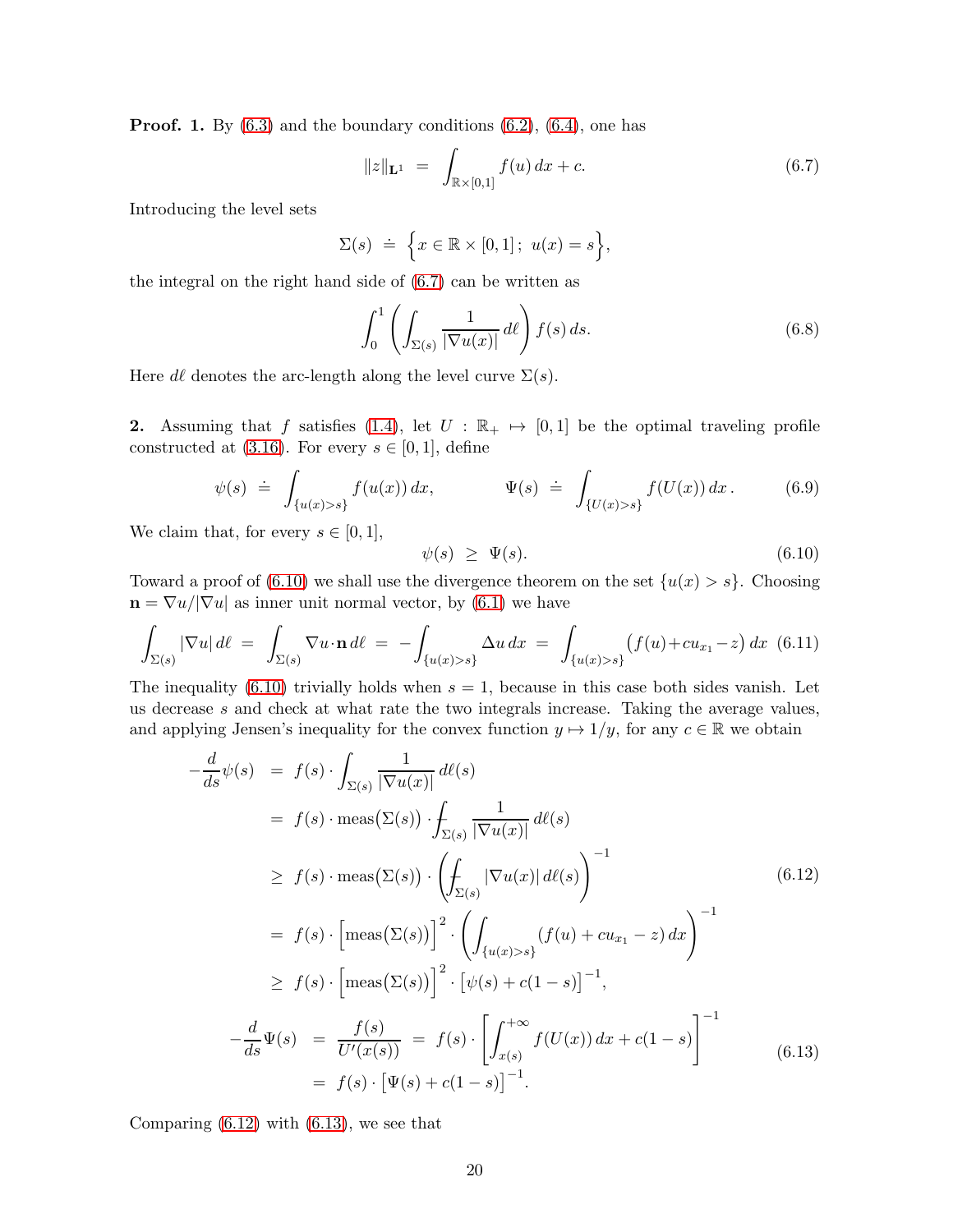- either  $\psi(s) \geq \Psi(s)$ ,
- or else  $-\frac{d}{ds}\psi(s) \ge -\frac{d}{ds}\Psi(s)$ .

Since  $\psi(1) = \Psi(1) = 0$ , letting s decrease from 1 to 0 by a comparison argument we conclude that  $(6.10)$  holds.  $\Box$ 



Figure 9: Left: the regions where  $u(x_1, x_2) = U(x_1)$  is  $> s$ . Right: the region where a general solution u of  $(6.3)$  is  $> s$ .

### <span id="page-20-1"></span>7 The two-dimensional sharp interface limit

We now return to the optimization problem introduced in Section [1,](#page-0-1) but with a possibly measure-valued dissipative source:

<span id="page-20-2"></span>
$$
u_t = f(u) + \Delta u - \mu. \tag{7.1}
$$

We are interested in the sharp interface limit, obtained by letting  $\varepsilon \to 0$  in the equation

<span id="page-20-0"></span>
$$
u_t = \frac{1}{\varepsilon} f(u) + \varepsilon \Delta u - \mu. \tag{7.2}
$$

Notice that [\(7.2\)](#page-20-0) can be derived from [\(7.1\)](#page-20-2) simply by a rescaling of the independent variables  $t \mapsto \varepsilon t$ ,  $x \mapsto \varepsilon x$ . Here  $\mu$  as a (possibly measure-valued) non-negative control. For  $\varepsilon \approx 0$  we expect that the solution to [\(7.2\)](#page-20-0) will be a function taking values close to either 0 or 1 over most of its domain. We thus seek to replace the controlled parabolic equation [\(7.2\)](#page-20-0) with a control problem for a moving set.

The following notation will be used. On the unit circumference  $S = \{ \xi \in \mathbb{R}^2 : |\xi| = 1 \}$  we use the arc-length measure, normalized so that  $\int_S d\xi = 1$ . For any vector  $v = (v_1, v_2) \in \mathbb{R}^2$ , the perpendicular vector (rotated by 90<sup>o</sup>) is  $v^{\perp} = (-v_2, v_1)$ . By  $\mathbf{1}_V$  we denote the characteristic function of a set  $V \subset \mathbb{R}^2$ , while  $m_2(V)$  denotes its 2-dimensional Lebesgue measure.

Consider a set valued map  $t \mapsto \Omega(t) \subset \mathbb{R}^2$ . For  $t \in [0, T]$ , let

<span id="page-20-3"></span>
$$
\partial \Omega(t) = \{x(t,\xi); \ \xi \in S\} \tag{7.3}
$$

be a  $\mathcal{C}^1$  parameterization of the boundary of  $\Omega(t)$ , oriented counterclockwise (see Fig. [10\)](#page-21-2). We shall always assume that  $x_{\xi}(t, x) \neq 0$  for all  $t, \xi$ , so that the unit inward normal vector to  $\Omega(t)$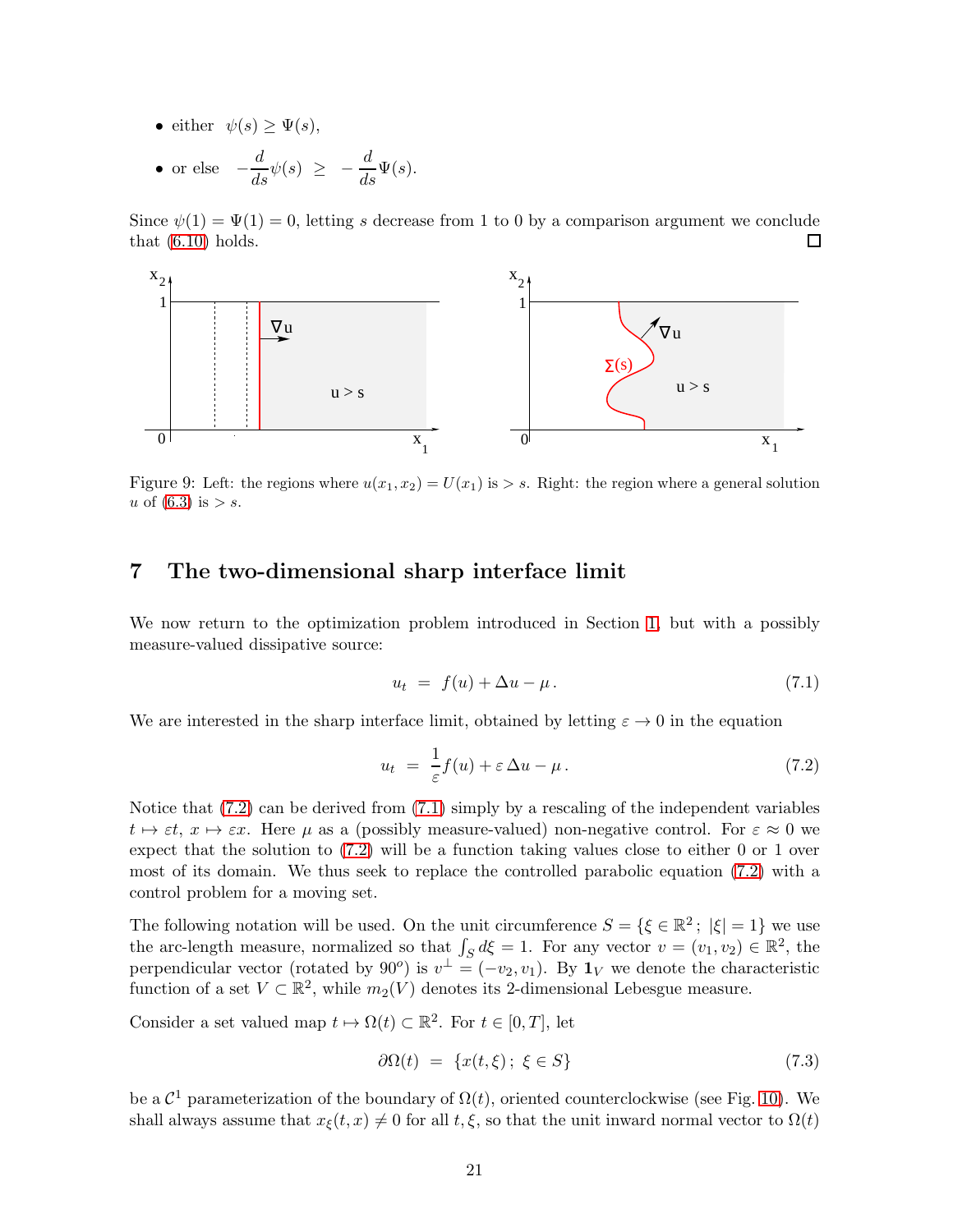

<span id="page-21-2"></span>Figure 10: At time t, the boundary  $\partial \Omega(t)$  of the moving set is parameterized by the variable  $\xi \in S^1$ . An annulus of radius  $\varepsilon^{1/2}$  around this boundary is parameterized by  $(\xi, s) \mapsto x(t, \xi) + s\mathbf{n}(t, \xi)$ .

at  $x(t, \xi)$  is well defined by the formula

$$
\mathbf{n}(t,\xi) \ \doteq \ \frac{x_{\xi}^{\perp}(t,\xi)}{|x_{\xi}(t,\xi)|} \,. \tag{7.4}
$$

The normal velocity of the set boundary is given by the inner product

<span id="page-21-3"></span>
$$
\beta(t,\xi) \doteq \langle \mathbf{n}(t,\xi), \, x_t(t,\xi) \rangle. \tag{7.5}
$$

Throughout this section, we assume that the source function f satisfies  $(A2)$  and  $(A4)$ , so that Theorem [3.2](#page-10-4) applies. In connection with the optimization problem (P2) for a traveling wave, for every speed  $c \geq c^*$  let  $E(c)$  in [\(5.1\)](#page-14-3) be the minimum cost [\(3.5\)](#page-5-4), among all measurevalued controls yielding a traveling profile with speed c. One can extend E to all values  $c \in \mathbb{R}$ by setting

$$
E(c) = 0 \qquad \text{for} \qquad c \le c^*.
$$

Integrating this cost along the boundary of a moving set, this leads to

**Definition 7.1** Consider a moving set  $\Omega(t)$ , with boundary parameterized as in [\(7.3\)](#page-20-3). At each time  $t \in [0, T]$ , the instantaneous effort to achieve this motion is defined as

$$
\mathcal{E}(t) \doteq \int_{S} E(\beta(t,\xi)) \left| x_{\xi}(t,\xi) \right| d\xi. \tag{7.6}
$$

Given a convex function  $\phi : \mathbb{R}_+ \to \mathbb{R}_+$  and two constants  $\kappa_1, \kappa_2 \geq 0$ , together with the optimization problem (OP1) introduced in Section [1,](#page-0-1) we now consider a problem of optimal control for the moving set  $\Omega(t)$ ,  $t \in [0, T]$ .

**(OP2)** Given an initial set  $\Omega(0) = \Omega_0$ , determine a controlled evolution  $t \mapsto \Omega(t)$  so that the total cost

<span id="page-21-0"></span>
$$
J \doteq \int_0^T \phi(\mathcal{E}(t)) dt + \kappa_1 \int_0^T m_2(\Omega(t)) dt + \kappa_2 m_2(\Omega(T)) \tag{7.7}
$$

is minimized.

A rigorous derivation of  $(\text{OP2})$  would require a study of the Γ-limit of the functionals

<span id="page-21-1"></span>
$$
\mathcal{F}_{\varepsilon}(u) \doteq \int_0^T \int \frac{[\varepsilon \Delta u + \varepsilon^{-1} f(u) - u_t]_+}{u} dx dt \tag{7.8}
$$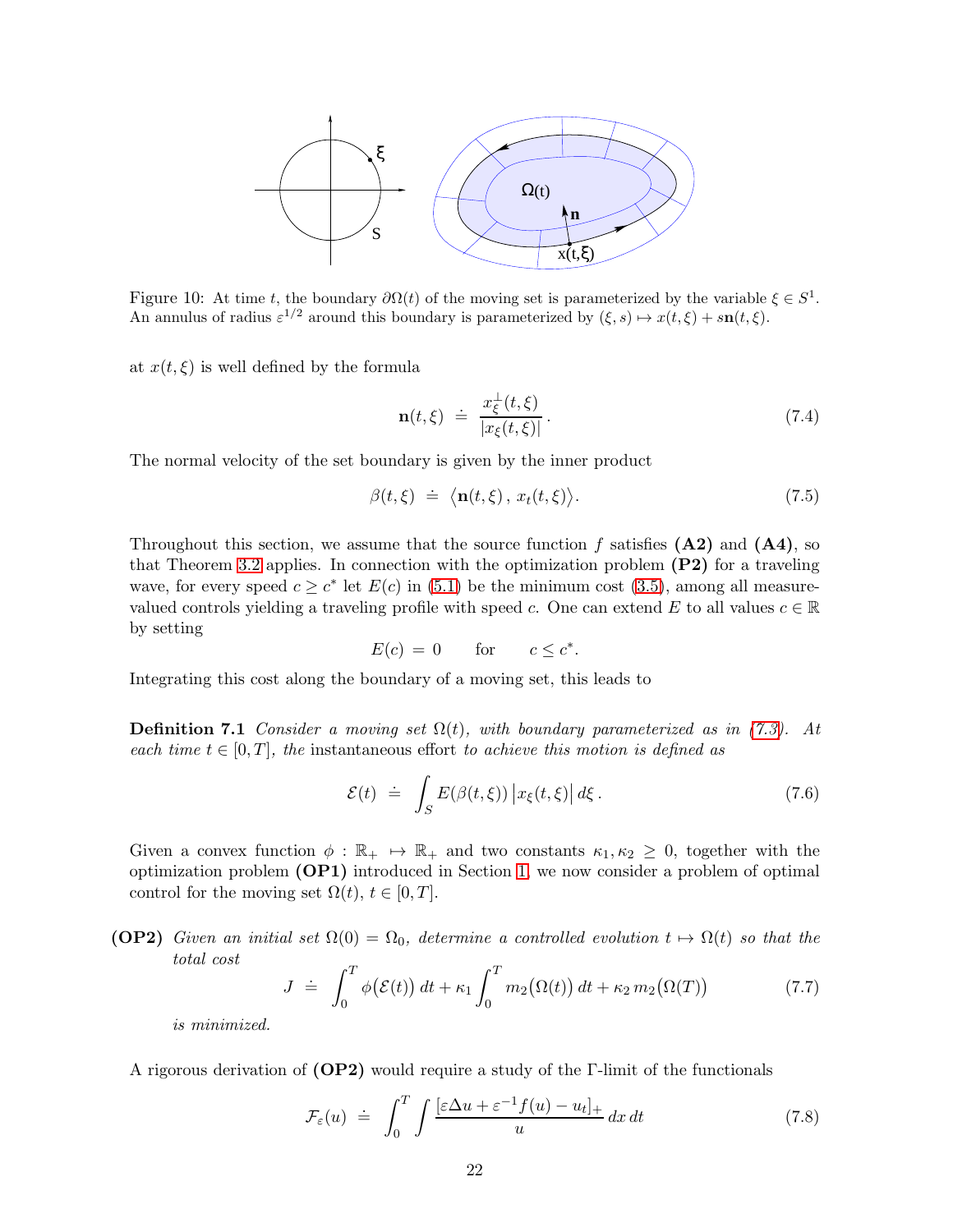as  $\varepsilon \to 0$ . Here  $[s]_+ = \max\{s, 0\}$ . However, this analysis is outside the scope of the present paper. Here we only take some partial steps in this direction. The main result of this section shows that the cost J at  $(7.7)$  can be achieved as the limit of the cost  $(1.2)$ , for a family of solutions to the rescaled parabolic equations

<span id="page-22-0"></span>
$$
u_t^{\varepsilon} = \frac{1}{\varepsilon} f(u^{\varepsilon}) + \varepsilon \Delta u^{\varepsilon} - u^{\varepsilon} \alpha^{\varepsilon}, \qquad t \in [0, T], \ x \in \mathbb{R}^2. \tag{7.9}
$$

**Theorem 7.1** Let f satisfy the assumptions  $(A2)-(A3)$ . For  $t \in [0,T]$ , let  $t \mapsto \Omega(t) \subset \mathbb{R}^2$ denote a moving set, whose boundary admits a  $C^1$  parameterization as in [\(7.3\)](#page-20-3). Moreover, assume that the normal velocity in [\(7.5\)](#page-21-3) satisfies  $\beta(t,\xi) \geq c^*$  for all t, $\xi$ . Then there exists a family of control functions  $\alpha^{\epsilon}$  and solutions  $u^{\epsilon}$  to [\(7.9\)](#page-22-0) such that the following two limits hold, uniformly for  $t \in [0, T]$ .

$$
\lim_{\varepsilon \to 0} \left\| u^{\varepsilon}(t, \cdot) - \mathbf{1}_{\Omega(t)} \right\|_{\mathbf{L}^{1}} = 0, \tag{7.10}
$$

<span id="page-22-4"></span>
$$
\lim_{\varepsilon \to 0} \int_{\mathbb{R}^2} \alpha^{\varepsilon}(t, x) dx = \int_{S^1} E(\beta(t, \xi)) |x_{\xi}(t, \xi)| d\xi.
$$
 (7.11)

**Proof.** 1. By an approximation argument, we can assume that the function  $x = x(t, \xi)$  is smooth, and that the normal speeds satisfy the strict inequality  $\beta(t,\xi) > c^*$ . More precisely, we can choose constants  $c_1, c_2, c_3$  such that

<span id="page-22-3"></span>
$$
c^* < c_1 < c_2 < c_3, \qquad \beta(t, \xi) \in [c_2, c_3] \quad \text{for all } t \in [0, T], \ \xi \in S. \tag{7.12}
$$

The solutions  $u^{\varepsilon}$  will be obtained by constructing suitable lower and upper solutions  $u^{\varepsilon} \leq u^{\varepsilon}_+$ .



<span id="page-22-2"></span>Figure 11: The construction of lower solutions. Left: the trajectory of [\(7.13\)](#page-22-1) through the point  $(1-n^{-1},0)$  crosses the P-axis at some point  $(0,p_n)$ . Right: the corresponding traveling profile at [\(7.15\)](#page-23-0)-[\(7.16\)](#page-23-1) is uniquely determined by requiring that  $U_n(0) = u^*$ . By construction we have  $U'_n(a_n) = p_n > 0$ , while  $U'_n(b_n)=0$ .

2. Toward the construction of lower solutions (see Fig. [11\)](#page-22-2), let  $c_1 > c^*$  be given. For every  $n \geq 1$  large enough, the trajectory of the system

<span id="page-22-1"></span>
$$
\begin{cases}\nU' &= P, \\
P' &= -f(U) - c_1 P,\n\end{cases}
$$
\n(7.13)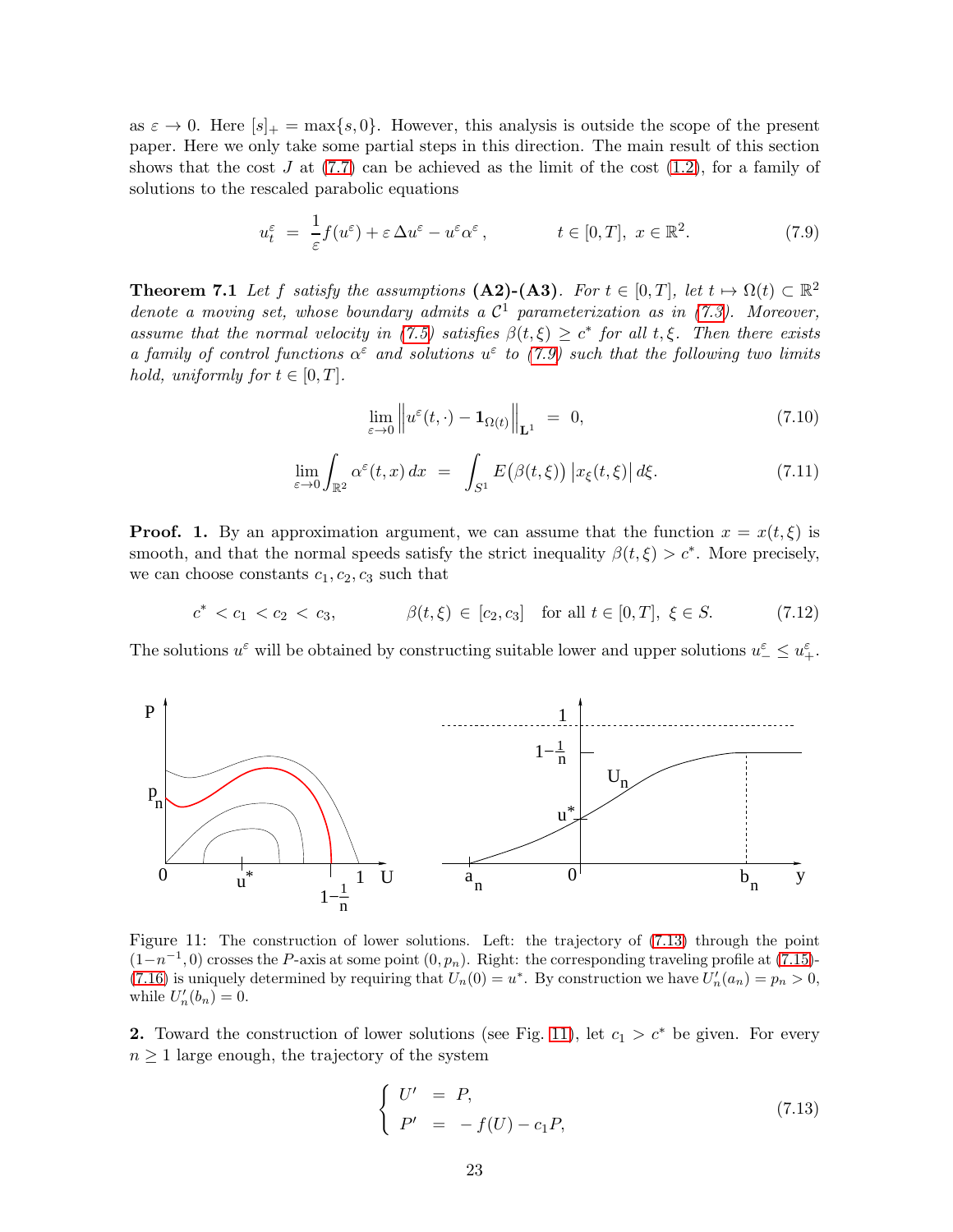that goes through the point  $(1 - n^{-1}, 0)$  will cross the P-axis at a point  $(0, p_n)$ , with

$$
p_n > 0, \qquad \lim_{n \to \infty} p_n = \bar{p} > 0. \tag{7.14}
$$

This yields a traveling profile  $U_n = U_n(y)$  which satisfies

<span id="page-23-0"></span>
$$
U_n(0) = u^*, \qquad U''_n + c_3 U'_n + f(U_n) = 0 \quad \text{for} \quad y \in [a_n, b_n], \tag{7.15}
$$

<span id="page-23-1"></span>
$$
\begin{cases}\nU_n(a_n) = 0, \\
U'_n(a_n) = p_n > 0,\n\end{cases}\n\qquad\n\begin{cases}\nU_n(b_n) = 1 - \frac{1}{n}, \\
U'_n(b_n) = 0,\n\end{cases}\n(7.16)
$$

for some values  $a_n < 0 < b_n$ . We can extend it outside the interval  $[a_n, b_n]$  by setting

$$
U_n(y) = \begin{cases} 0 & \text{if } y \le a_n, \\ 1 - \frac{1}{n} & \text{if } y \ge b_n. \end{cases}
$$
 (7.17)



<span id="page-23-2"></span>Figure 12: The construction of upper solutions. Left: a concatenation of a trajectory of [\(2.5\)](#page-3-3) through  $(n^{-1},0)$ , followed by an arc along the curve where  $P = P^*(U)$ , followed by a trajectory of  $(2.5)$  through  $(1, n^{-1})$ . Right: the corresponding traveling profile in  $(7.20)$ - $(7.21)$ , shifted so that  $V_n(0) = u^*$ . By construction we have  $V'_n(a'_n) = 0$ , while  $V'_n(b'_n) > 0$ .

3. Toward the construction of upper solutions, consider again the 1-dimensional equation

<span id="page-23-3"></span>
$$
u_t = f(u) + u_{xx} - u \alpha, \tag{7.18}
$$

where  $\alpha = \alpha(t, x) \geq 0$  is the control function. For a given wave speed  $c > c^*$ , a traveling profile  $u(t, x) = U(x - ct)$  is an upper solution provided that

$$
U'' + cU' + f(U) - \alpha U \leq 0. \tag{7.19}
$$

Assuming that f satisfies  $(A2)-(A3)$ , we consider the path  $\gamma_n$  obtained by concatenating the following three curves (see Fig. [12,](#page-23-2) left)

- The trajectory of [\(2.5\)](#page-3-3) starting at  $(n^{-1},0)$ , up to the point  $A_n$  where it intersects the curve  $P = P^*(U) \doteq \sqrt{Uf(U)}$ .
- The trajectory of [\(2.5\)](#page-3-3) ending at  $(1, n^{-1})$ , continued backward up to a point  $B_n$  along the curve where  $P = P^*(U)$ .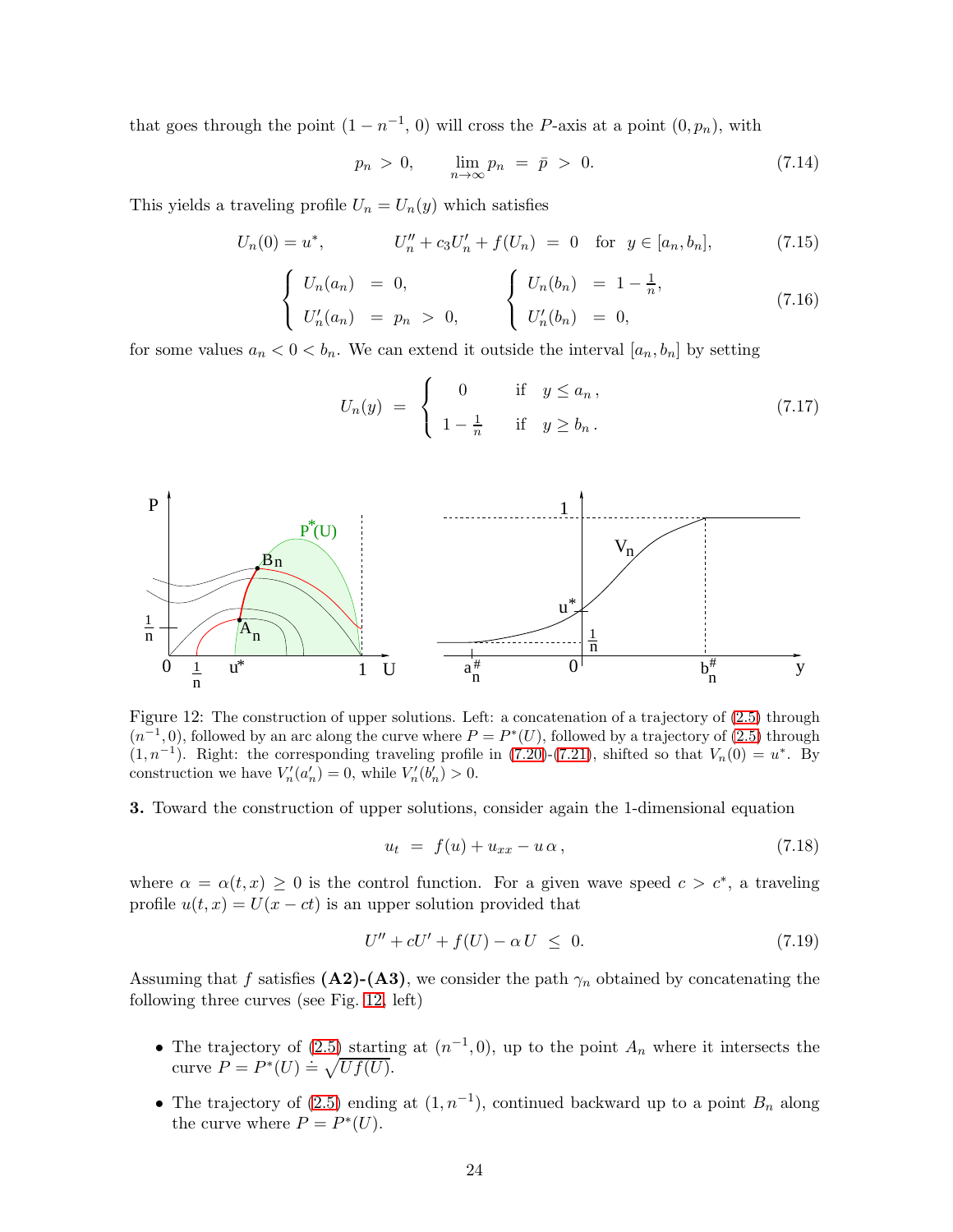• The portion of the curve  $P = P^*(U)$  between  $A_n$  and  $B_n$ .

As shown in Fig. [12,](#page-23-2) right, this yields a traveling profile for [\(7.18\)](#page-23-3), say  $u(t, x) = V_n(x - ct)$ , which satisfies

<span id="page-24-0"></span>
$$
V_n(0) = u^*, \qquad V_n'' + cV_n' + f(V_n) + V_n \alpha_n = 0 \quad \text{for } y \in [a_n^{\sharp}, b_n^{\sharp}], \tag{7.20}
$$

<span id="page-24-1"></span>
$$
\begin{cases}\nV_n(a_n^{\sharp}) = \frac{1}{n}, & \left\{\n\begin{array}{l}\nV_n(b_n^{\sharp}) = 1, \\
V'_n(a_n^{\sharp}) = 0,\n\end{array}\n\right.\n\end{cases}
$$
\n(7.21)

for some values  $a_n^{\sharp} < 0 < b_n^{\sharp}$  and a suitable control  $\alpha_n \geq 0$ . We can extend  $V_n$  outside the interval  $[a_n^{\sharp}, b_n^{\sharp}]$  by setting

$$
V_n(y) = \begin{cases} \frac{1}{n} & \text{if } y \le a_n^{\sharp}, \\ 1 & \text{if } y \ge b_n^{\sharp}. \end{cases} \tag{7.22}
$$

We remark that the above profiles  $V_n$ , as well as the interval  $[a_n^{\sharp}, b_n^{\sharp}]$ , all depend on the wave speed c. To be reminded of this fact, we shall use the notations  $V_n^c$ ,  $a_n^{\sharp}(c)$ ,  $b_n^{\sharp}(c)$ .

In connection with [\(7.12\)](#page-22-3) we observe that, as long as the speed  $c \in [c_2, c_3]$  remains in a bounded interval, also the intervals  $\left[a_n^{\sharp}(c), b_n^{\sharp}(c)\right]$  remain uniformly bounded

4. Using the above traveling profiles  $U_n, V_n$ , we are now ready to construct sequences of upper and lower solutions.

Choose a sequence  $\varepsilon_n \downarrow 0$  such that, for every  $n \geq 1$ ,

$$
\frac{1}{\sqrt{\varepsilon_n}} \ge (b_n - a_n) + \left(b_n^{\sharp}(c) - a_n^{\sharp}(c)\right) \qquad \text{for all } c \in [c_2, c_3]. \tag{7.23}
$$

Define the rescaled profiles

$$
\widetilde{U}_n(y) = U_n\left(\frac{y - \sqrt{\varepsilon_n}}{\varepsilon_n}\right), \qquad \widetilde{V}_n^c(y) \doteq V_n^c\left(\frac{y + \sqrt{\varepsilon_n}}{\varepsilon_n}\right). \tag{7.24}
$$

Notice that, by the definitions of  $U_n$  and  $V_n^{(c)}$ , this implies

<span id="page-24-2"></span>
$$
\widetilde{U}_n(y) = \begin{cases}\n0 & \text{if } y \le 0, \\
1 - n^{-1} & \text{if } y \ge 2\sqrt{\varepsilon_n},\n\end{cases}\n\qquad\n\widetilde{V}_n^c(y) = \begin{cases}\n n^{-1} & \text{if } y \le -2\sqrt{\varepsilon_n}, \\
 1 & \text{if } y \ge 0.\n\end{cases}
$$
\n(7.25)

Recalling the parameterization [\(7.3\)](#page-20-3) of the boundary  $\partial \Omega(t)$ , consider the annular domain

$$
\mathcal{D}_n(t) \doteq \left\{ x(t,\xi) + y \, \mathbf{n}(t,\xi) \, ; \quad \xi \in S, \quad |y| \le 2\sqrt{\varepsilon_n} \right\}. \tag{7.26}
$$

Thanks to our earlier assumptions on the map  $(t, \xi) \mapsto x(t, \xi)$ , for all  $\varepsilon_n > 0$  small enough the map

$$
(\xi, y) \mapsto x(t, \xi) + y \mathbf{n}(t, \xi) \qquad x(t, \xi) + y \mathbf{n}(t, \xi)
$$

has a smooth inverse, for every  $t \in [0, T]$ .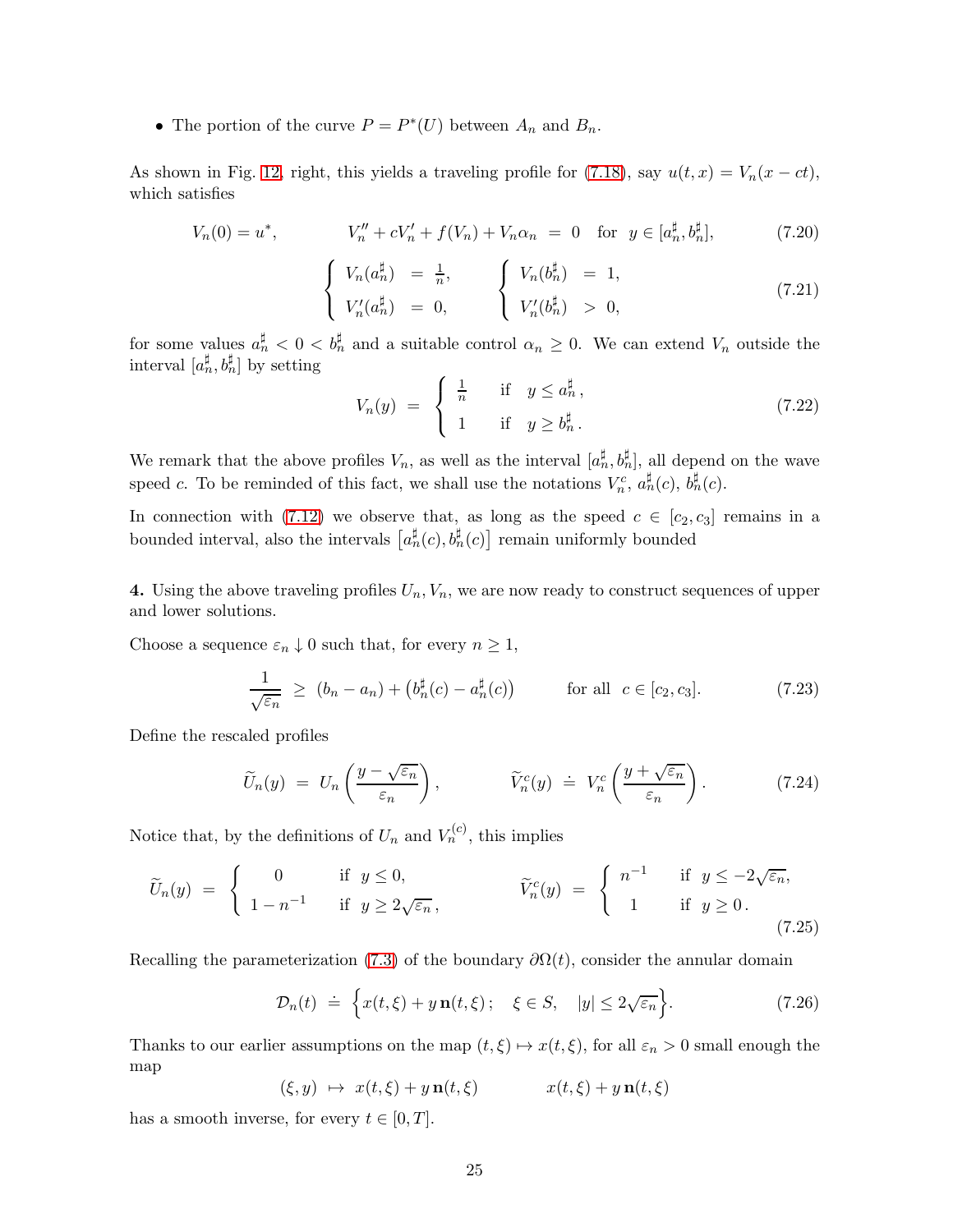

Figure 13: The traveling profile  $V_n^c$ , providing an upper solution, and its rescaled version  $\tilde{V}_n^c$  at [\(7.25\)](#page-24-2).

We now define a lower solution  $u_n^-$  by setting

$$
u_n^{-}\Big(x(t,\xi)+y\,\mathbf{n}(t,\xi)\Big) \doteq \widetilde{U}_n(y) \qquad \text{for all } |y| \le 2\sqrt{\varepsilon_n},\tag{7.27}
$$

and extending  $u_n^-$  outside the annulus  $\mathcal{D}_n(t)$  as a constant function. Namely:  $u_n^-(t,x) = 0$  in the interior of  $\Omega(t)$ , while  $u_n(t, x) = 1 - n^{-1}$  outside  $\Omega(t)$ . This is possible because of [\(7.25\)](#page-24-2).

Similarly, we define an upper solution  $u_n^+$  by setting

$$
u_n^+\Big(x(t,\xi)+y\,\mathbf{n}(t,\xi)\Big) \doteq \widetilde{V}_n^{\beta(t,\xi)}(y),\tag{7.28}
$$

and extending  $u_n^-$  outside the annulus  $\mathcal{D}_n(t)$  as a constant function. Namely:  $u_n^+(t,x) = n^{-1}$ in the interior of  $\Omega(t)$ , while  $u_n(t,x) = 1$  outside  $\Omega(t)$ . Again, this is possible because of  $(7.25).$  $(7.25).$ 

By construction, it is clear that  $0 \le u_n^-(t,x) \le u_n^+(t,x) \le 1$ . Moreover,

$$
u_n^-(t,\cdot) \to \mathbf{1}_{\Omega(t)}
$$
 in  $\mathbf{L}^1(\mathbb{R}^2)$ .

However, we only have

$$
u_n^+(t,\cdot) \to \mathbf{1}_{\Omega(t)} \quad \text{in} \quad \mathbf{L}_{loc}^1(\mathbb{R}^2),
$$

because  $u_n^+(t,x) \ge n^{-1}$  and hence this upper solution is not integrable on  $\mathbb{R}^2$ .

To cope with this problem, observing that the minimum between two upper solutions is an upper solution, we can proceed as follows. Let  $R > 0$  be a radius large enough so that all sets  $\Omega(t)$  remain inside the disc  $B(0, R) \subset \mathbb{R}^2$ . Consider the radially symmetric function

$$
\phi(x) \doteq \begin{cases} 1 & |x| \le R, \\ e^{-|x|+R} & |x| \ge R \end{cases} \tag{7.29}
$$

Notice that, for  $\varepsilon$  small enough, this is a time-independent upper solution of

$$
u_t = \varepsilon \Delta u + \frac{1}{\varepsilon} f(u),
$$

integrable over the entire plane  $\mathbb{R}^2$ .

Replacing the functions  $u_n^+$  with

$$
v_n(t,x) = \min \left\{ u_n^+(t,x), \phi(x) \right\},\
$$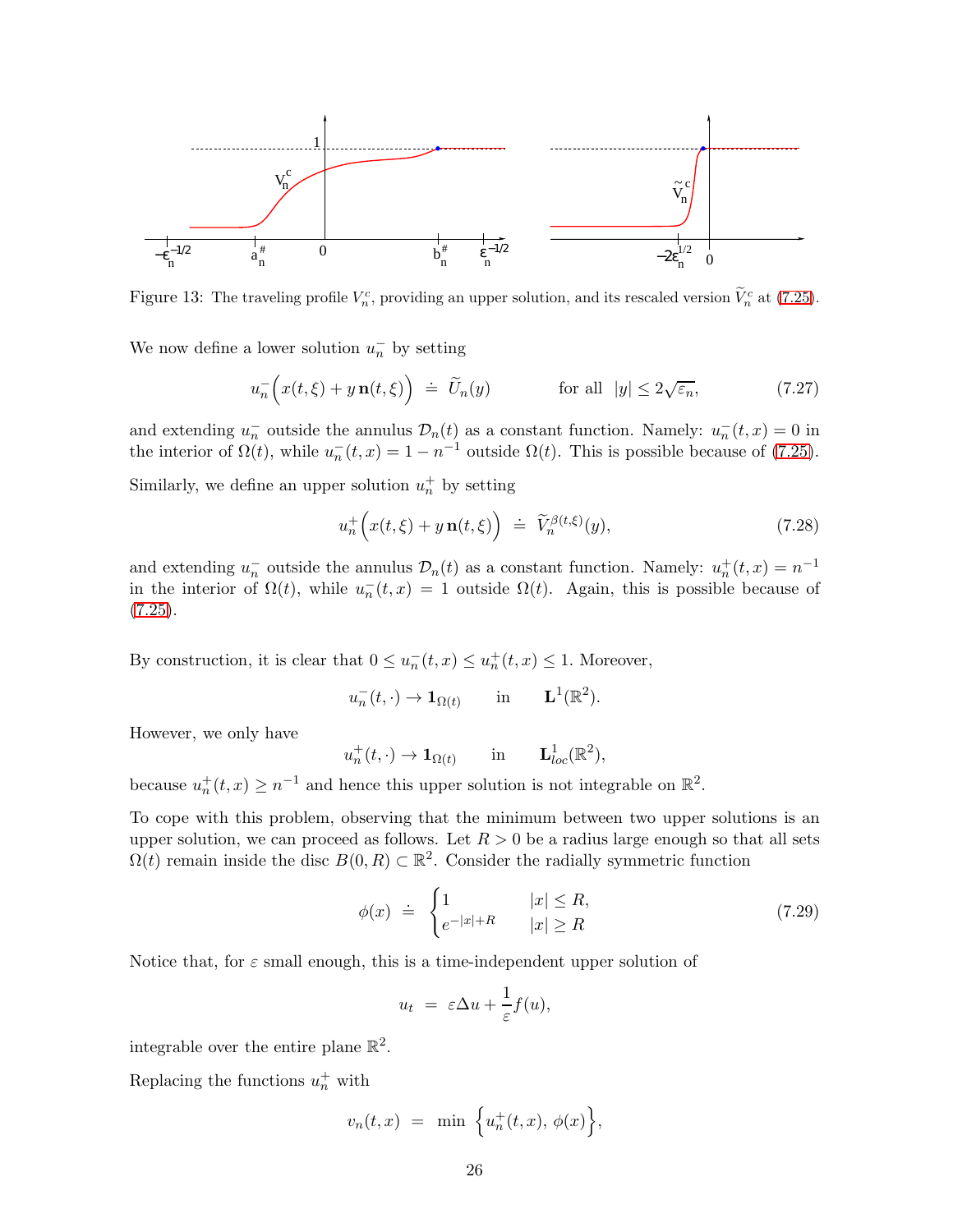we obtain a new sequence of upper solutions. We claim that this sequence converges to  $\mathbf{1}_{\Omega(t)}$ in  $\mathbf{L}^1(\mathbb{R}^2)$ , for every  $t \in [0, T]$ . Indeed, for every  $n \geq 1$  sufficiently large one has

<span id="page-26-0"></span>
$$
\int_{\mathbb{R}^2} |v_n(t,x) - \mathbf{1}_{\Omega(t)}| dx = \int_{B(0,R+\ln n)\backslash\Omega(t)} u_n^+(t,x) dx + \int_{|x|>R+\ln n} \phi(x) dx
$$
\n
$$
\leq \operatorname{meas}(\mathcal{D}_n(t)\backslash\Omega(t)) + \frac{\pi (R+\ln n)^2}{n} + \int_{|x|>R+\ln n} e^{-|x|+R} dx,
$$
\n(7.30)

and each term on the right hand side of [\(7.30\)](#page-26-0) goes to zero as  $n \to \infty$ .

5. For each  $n \geq 1$ , we now consider the cost of a control which renders  $v_n$  an upper solution. The smallest control function  $\alpha$  that fulfils this requirement is

$$
\alpha_n \doteq \frac{\left[\varepsilon_n \Delta v_n + \varepsilon_n^{-1} f(v_n) - (v_n)_t\right]_+}{v_n} \tag{7.31}
$$

By construction, we already know that  $v_n$  satisfies

$$
\varepsilon_n \Delta v_n + \varepsilon_n^{-1} f(v_n) \leq 0 = (v_n)_t
$$
 for  $x \notin \mathcal{D}_n(t)$ .

It thus remains to estimate the integral

$$
\int_{\mathcal{D}_n(t)} \alpha_n(t, x) \, dx,\tag{7.32}
$$

and show that it converges to the right hand side of [\(7.11\)](#page-22-4).

**6.** Over the set  $\mathcal{D}_n(t)$ , we shall use the coordinates  $(\xi, y) \in S \times [-2\sqrt{\varepsilon_n}, 2+\sqrt{\varepsilon_n}]$  corresponding to the point

<span id="page-26-2"></span>
$$
x = x(t,\xi) + y \mathbf{n}(t,\xi). \tag{7.33}
$$

Computing the Laplacian of  $v_n$  in terms of the coordinates  $\xi, y$ , and calling  $r = r(t, \xi, y)$  is the local radius of curvature (which is uniformly positive throughout the domain), we find

$$
\Delta_x v_n = (v_n)_{yy} + \frac{1}{r}(v_n)_y + \frac{(v_n)_{\xi\xi} - x_{\xi\xi} \cdot (v_n)_{\xi}}{|x_{\xi}|^2}
$$
  
= 
$$
\frac{1}{\varepsilon_n^2} (V_n^{\beta(t,\xi)})'' \left( \frac{y + \sqrt{\varepsilon_n}}{\varepsilon_n} \right) + \mathcal{O}(1) \cdot \frac{1}{\varepsilon_n} + \mathcal{O}(1).
$$
 (7.34)

On the other hand,

$$
\partial_t v_n = -\frac{\beta(t,\xi)}{\varepsilon_n} \left( V_n^{\beta(t,\xi)} \right)' \left( \frac{y + \sqrt{\varepsilon_n}}{\varepsilon_n} \right) + \mathcal{O}(1). \tag{7.35}
$$

Using [\(7.20\)](#page-24-0), with the speed  $c = \beta(t, \xi)$ , one obtains

$$
(V_n^{\beta(t,\xi)})'' + \beta(t,\xi) (V_n^{\beta(t,\xi)})' + f(V_n^{\beta(t,\xi)}) + V_n^{\beta(t,\xi)} \cdot \alpha_n = 0.
$$

Combining the above estimates, we obtain

<span id="page-26-1"></span>
$$
\varepsilon_n \Delta_x v_n + \frac{1}{\varepsilon} f(v_n) - \partial_t v_n = \frac{1}{\varepsilon_n} V_n^{\beta(t,\xi)} \cdot \alpha_n + \mathcal{O}(1), \tag{7.36}
$$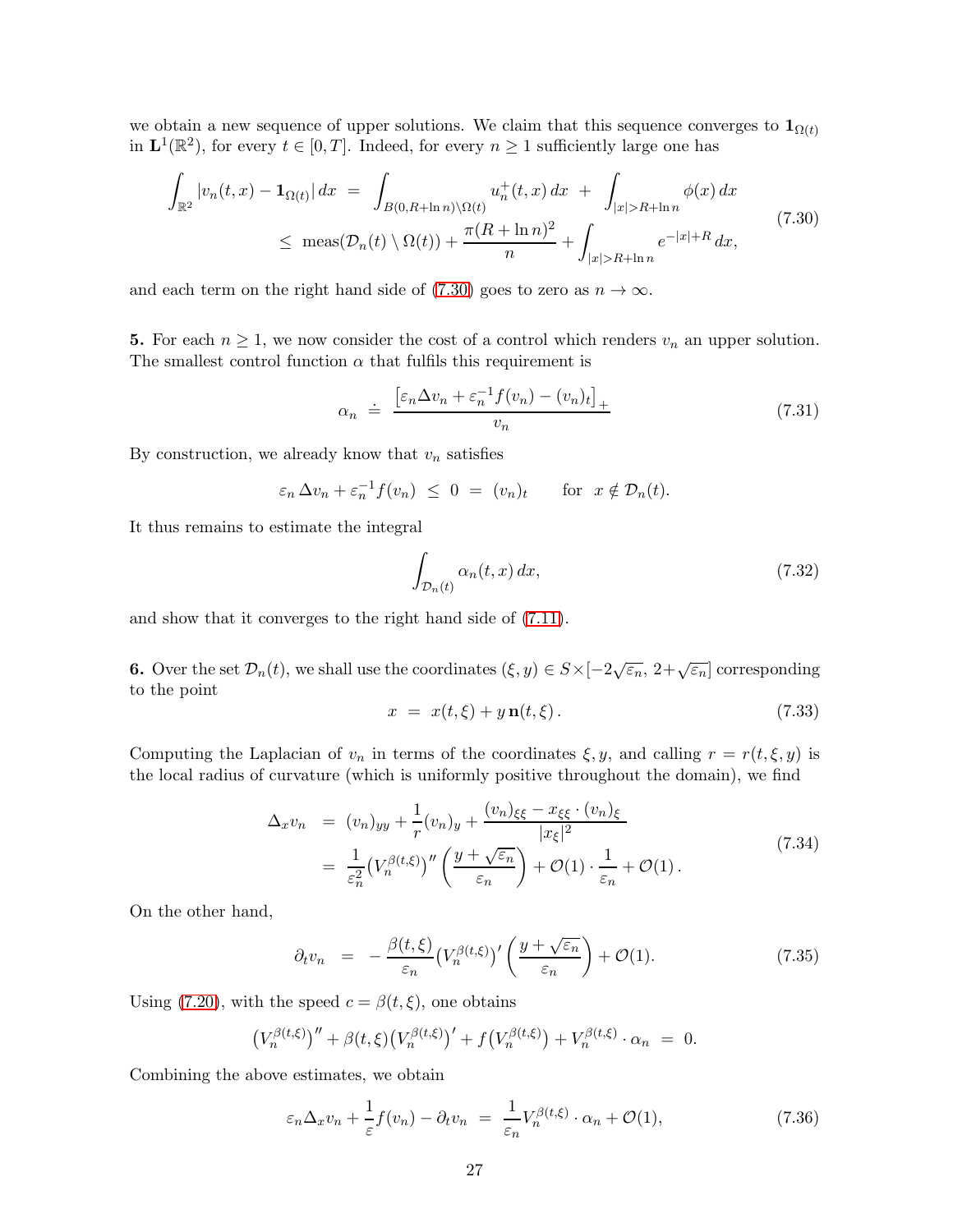where  $\alpha_n$  is the optimal control on the portion of curve from  $A_n$  to  $B_n$  in Fig. [12.](#page-23-2)

7. We now integrate [\(7.36\)](#page-26-1) over the entire domain  $\mathcal{D}_n$ . Computing the Jacobian determinant of the transformation [\(7.33\)](#page-26-2), we obtain

$$
dx_1 dx_2 = |x_{\xi}(\xi, y)| \cdot \varepsilon_n d\xi dy.
$$

Therefore, at any given time  $t \in [0, T]$ , there holds

<span id="page-27-2"></span>
$$
\int_{\mathbb{R}^2} \alpha_n \, dx = \int_{\mathcal{D}_n} \frac{\left[\varepsilon_n \Delta v_n + \varepsilon_n^{-1} f(v_n) - (v_n)_t\right]_+}{v_n} \, dx
$$
\n
$$
= \int_{S \times [-2\sqrt{\varepsilon_n}, 2\sqrt{\varepsilon_n}]} \left[\frac{\alpha_n(\xi, y)}{\varepsilon_n} + \mathcal{O}(1)\right] |x_{\xi}(\xi, y)| \varepsilon_n \, d\xi \, dy \tag{7.37}
$$
\n
$$
= \int_S E\big(\beta(t, \xi)\big) |x_{\xi}(t, \xi)| \, d\xi + \mathcal{O}(1) \cdot \varepsilon_n \, .
$$

Taking the limit as  $\varepsilon_n \to 0$ , this yields [\(7.11\)](#page-22-4).

**8.** Having constructed a sequence of lower solutions  $u_n^-$  and of upper solutions  $v_n$  which both converge to the characteristic function  $\mathbf{1}_{\Omega(t)}$ , by a comparison argument we obtain a sequence of solutions to

$$
u_{n,t} = \frac{1}{\varepsilon_n} f(u_n) + \varepsilon_n \Delta u_n - u_n \alpha_n, \qquad t \in [0, T], \ x \in \mathbb{R}^2,
$$
 (7.38)

with  $u_n^- \le u_n \le v_n$ . By [\(7.37\)](#page-27-2), these solutions satisfy

$$
\lim_{n \to \infty} \left\| u_n(t, \cdot) - \mathbf{1}_{\Omega(t)} \right\|_{\mathbf{L}^1} = 0, \qquad \lim_{n \to \infty} \int_{\mathbb{R}^2} \alpha_n(t, x) dx = \int_S E(\beta(t, \xi)) \left| x_{\xi}(t, \xi) \right| d\xi. \tag{7.39}
$$
\nis achieves the proof.

This achieves the proof.

Remark 7.1 We expect that an entirely similar result could be proved in the case where  $g(u, \alpha) = \alpha$ , and f satisfies either [\(1.4\)](#page-1-4) or [\(1.5\)](#page-1-5). In this case, the optimal traveling profiles are the ones described in Theorem [3.1,](#page-7-1) while the formulas [\(7.9\)](#page-22-0) and [\(7.8\)](#page-21-1) should be replaced respectively by

$$
u_t^{\varepsilon} = \frac{1}{\varepsilon} f(u^{\varepsilon}) + \varepsilon \Delta u^{\varepsilon} - \alpha^{\varepsilon}, \qquad \qquad \mathcal{F}_{\varepsilon}(u) \doteq \int_0^T \int [\varepsilon \Delta u + \varepsilon^{-1} f(u) - u_t]_+ dx dt.
$$

### <span id="page-27-1"></span>References

- <span id="page-27-0"></span>[1] J. P. Aubin and A. Cellina, Differential Inclusions, Springer-Verlag, Berlin, 1984.
- [2] S. Anita, V. Capasso, and G. Dimitriu, Regional control for a spatially structured malaria model. Math. Meth. Appl. Sci. 42 (2019), 2909–2933.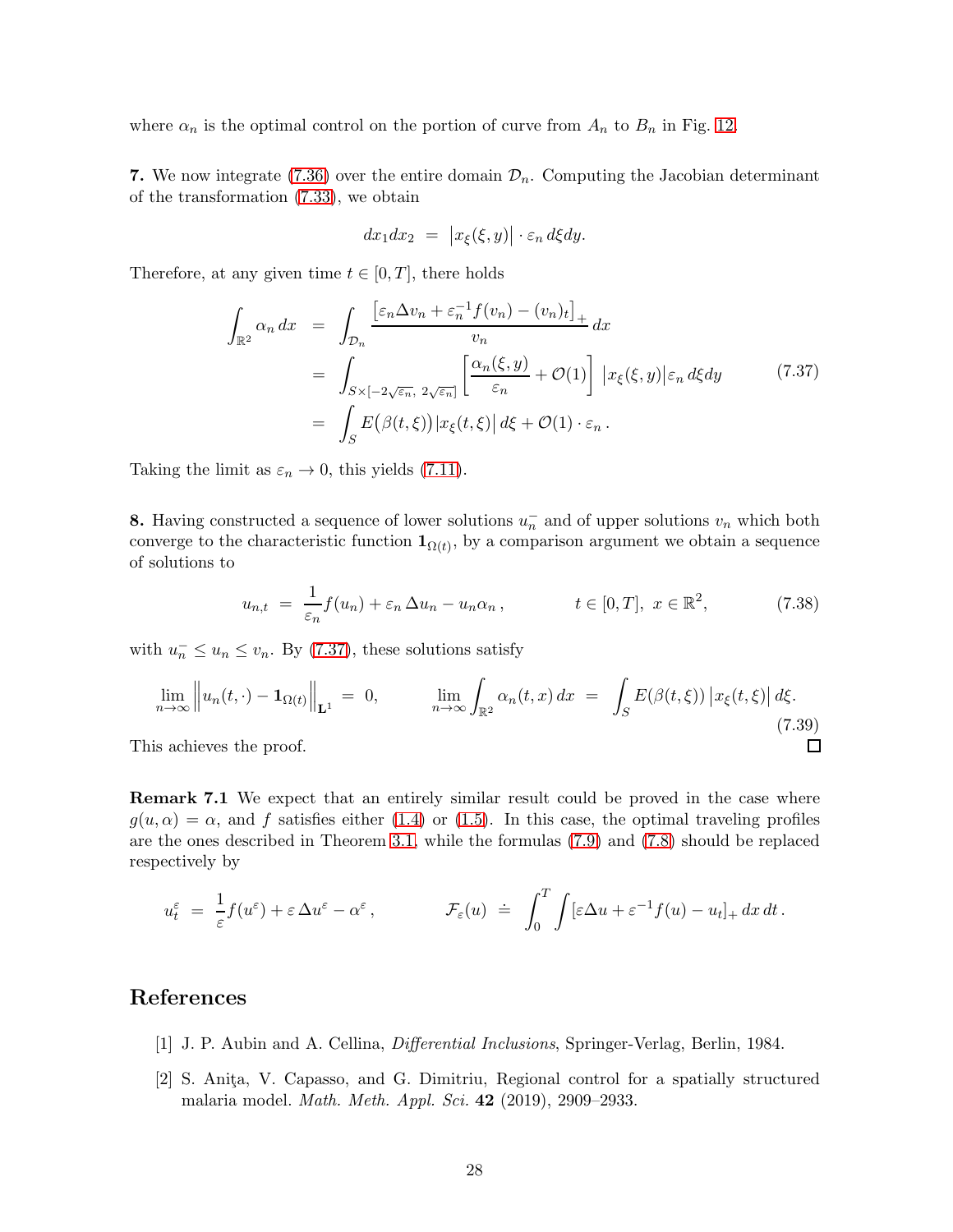- <span id="page-28-4"></span>[3] S. Anita, V. Capasso, and A. M. Mosneagu, Global eradication for spatially structured populations by regional control. *Discr. Cont. Dyn. Syst.*, Series B, 24 (2019), 2511– 2533.
- <span id="page-28-9"></span><span id="page-28-8"></span>[4] A. Braides, Γ-convergence for beginners. Oxford University Press, Oxford, 2002.
- <span id="page-28-11"></span>[5] U. Boscain and B. Piccoli, Optimal Syntheses for Control Systems on 2-D Manifolds, Springer, New York, 2004.
- <span id="page-28-10"></span>[6] A. Bressan, Differential inclusions and the control of forest fires, J. Differential Equations (special volume in honor of A. Cellina and J. Yorke), 243 (2007), 179–207.
- [7] A. Bressan, M. T. Chiri, and N. Salehi, Optimal control problems for moving sets. To appear.
- <span id="page-28-12"></span><span id="page-28-6"></span>[8] A. Bressan, G. Coclite, and W. Shen, A multi-dimensional optimal harvesting problem with measure valued solutions,  $SIAM J.$  Control Optim. **51** (2013), 1186–1202.
- [9] A. Bressan, M. Mazzola, and K. T. Nguyen, Approximation of sweeping processes and controllability for a set valued evolution, SIAM J. Control Optim. 57 (2019), 2487– 2514.
- <span id="page-28-16"></span><span id="page-28-13"></span>[10] A.Bressan and F. Rampazzo, On differential systems with vector-valued impulsive controls, *Boll. Un. Matematica Italiana* **2-B**,  $(1988)$ ,  $641-656$ .
- [11] A. Bressan and D. Zhang, Control problems for a class of set valued evolutions, Set-Valued Var. Anal. **20** (2012), 581?601.
- <span id="page-28-2"></span>[12] L. Cesari, Optimization Theory and Applications, Springer-Verlag, 1983.
- <span id="page-28-3"></span>[13] G. M. Coclite and M. Garavello, A time dependent optimal harvesting problem with measure valued solutions, *SIAM J. Control Optim.* **55** (2017), 913–935.
- <span id="page-28-14"></span>[14] G. M. Coclite, M. Garavello, and L. V. Spinolo, Optimal strategies for a time-dependent harvesting problem, *Discrete Contin. Dyn. Syst. Ser. S*, **11** (2018), 865–900.
- [15] R. M. Colombo and N. Pogodaev, On the control of moving sets: Positive and negative confinement results, SIAM J. Control Optim. 51 (2013), 380–401.
- <span id="page-28-15"></span>[16] R. M. Colombo, T. Lorenz and N. Pogodaev, On the modeling of moving populations through set evolution equations. Discrete Contin. Dyn. Syst. 35 (2015), 73–98.
- <span id="page-28-5"></span>[17] R. M. Colombo and E. Rossi, A modeling framework for biological pest control. Math. Biosci. Eng. 17 (2020), 1413–1427.
- <span id="page-28-1"></span><span id="page-28-0"></span>[18] J. M. Coron, Control and Nonlinearity, American Mathematical Society, Boston, 2007.
- [19] H. O. Fattorini and T. Murphy, Optimal control problems for nonlinear parabolic boundary control systems: the Dirichlet boundary condition. Diff. Integral Equat. 7 (1994), 1367–1388.
- <span id="page-28-7"></span>[20] P. C. Fife, Mathematical Aspects of Reacting and Diffusing Systems. Springer Lecture Notes in Biomathematics, Springer, 1979.